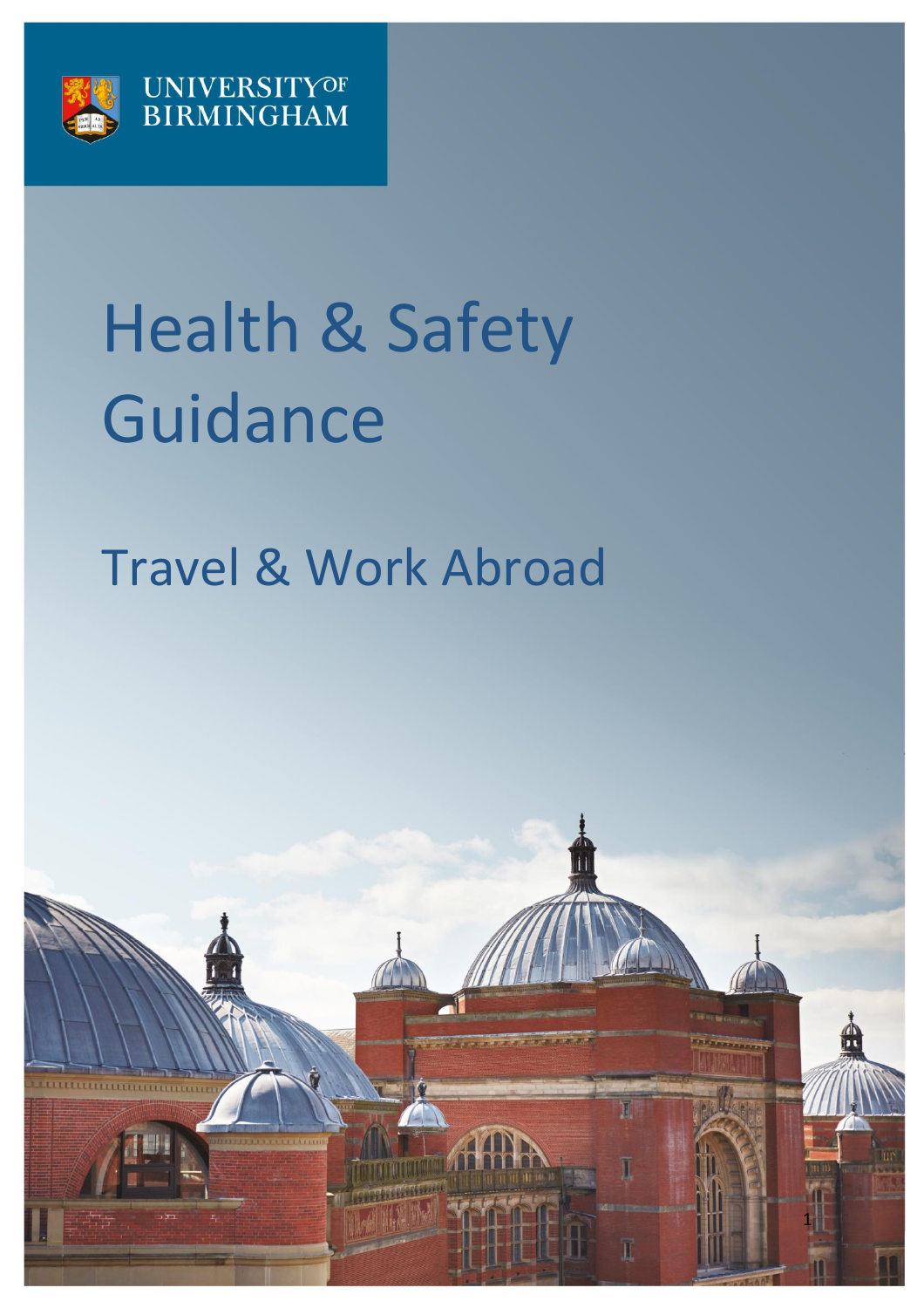| 1.  |                                                                      |  |  |  |  |
|-----|----------------------------------------------------------------------|--|--|--|--|
| 1.1 |                                                                      |  |  |  |  |
| 1.2 |                                                                      |  |  |  |  |
| 1.3 |                                                                      |  |  |  |  |
| 2.  |                                                                      |  |  |  |  |
|     |                                                                      |  |  |  |  |
|     |                                                                      |  |  |  |  |
|     |                                                                      |  |  |  |  |
| 3.  |                                                                      |  |  |  |  |
|     |                                                                      |  |  |  |  |
|     |                                                                      |  |  |  |  |
| 3.3 |                                                                      |  |  |  |  |
| 3.4 |                                                                      |  |  |  |  |
| 4.  |                                                                      |  |  |  |  |
|     |                                                                      |  |  |  |  |
|     |                                                                      |  |  |  |  |
| 4.3 |                                                                      |  |  |  |  |
| 4.4 |                                                                      |  |  |  |  |
| 5.  |                                                                      |  |  |  |  |
|     | APPENDIX A - TRAVELLING AND WORKING ABROAD FLOWCHART & CHECKLISTS 10 |  |  |  |  |
|     |                                                                      |  |  |  |  |
|     |                                                                      |  |  |  |  |
|     |                                                                      |  |  |  |  |
|     |                                                                      |  |  |  |  |



UNIVERSITY<sup>OF</sup><br>BIRMINGHAM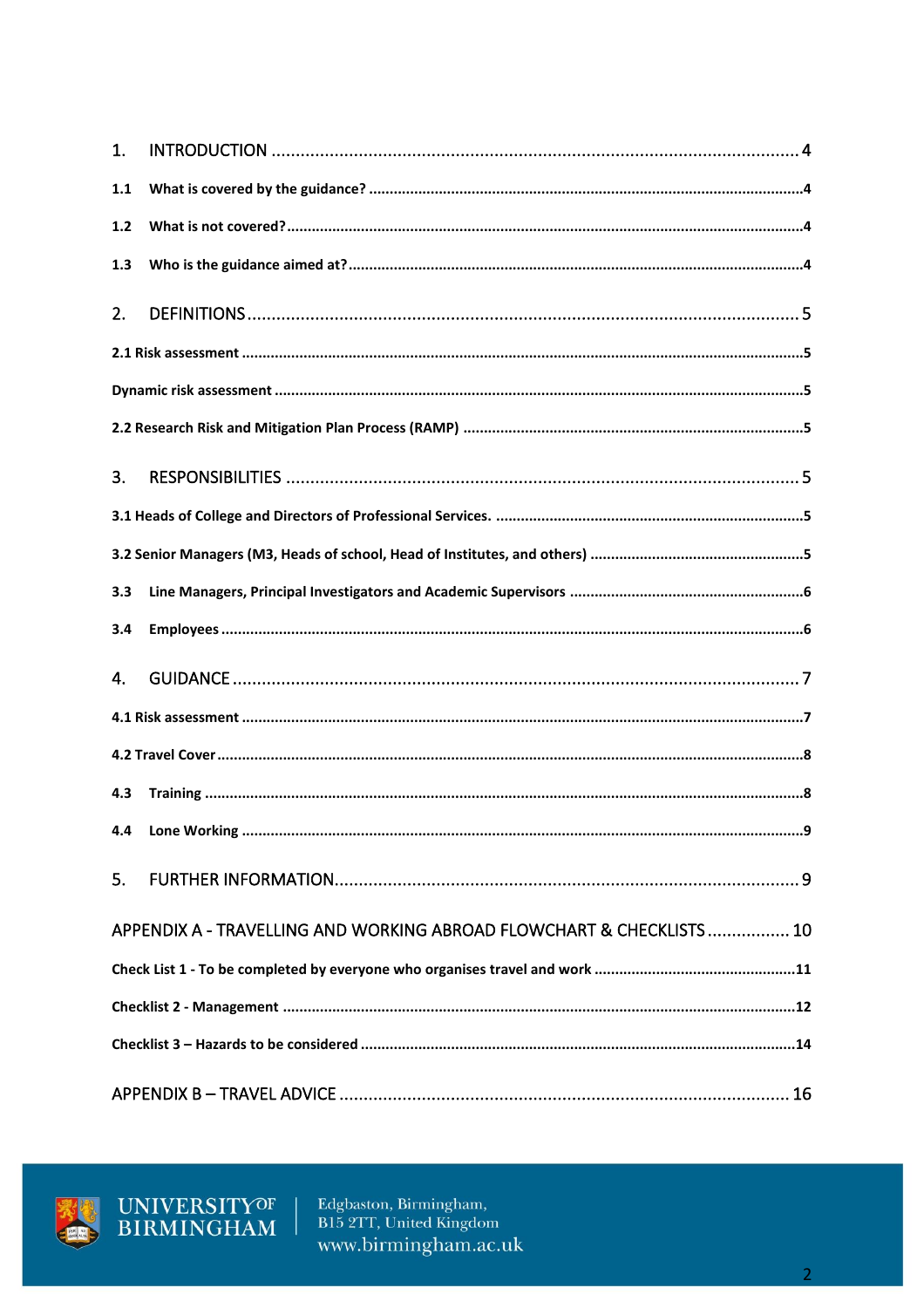| APPENDIX F - WAR/HOSTAGE/NATURAL DISASTER/MAJOR ACCIDENT/CRIME SITUATION ETC. |  |
|-------------------------------------------------------------------------------|--|
|                                                                               |  |



UNIVERSITY<sup>OF</sup><br>BIRMINGHAM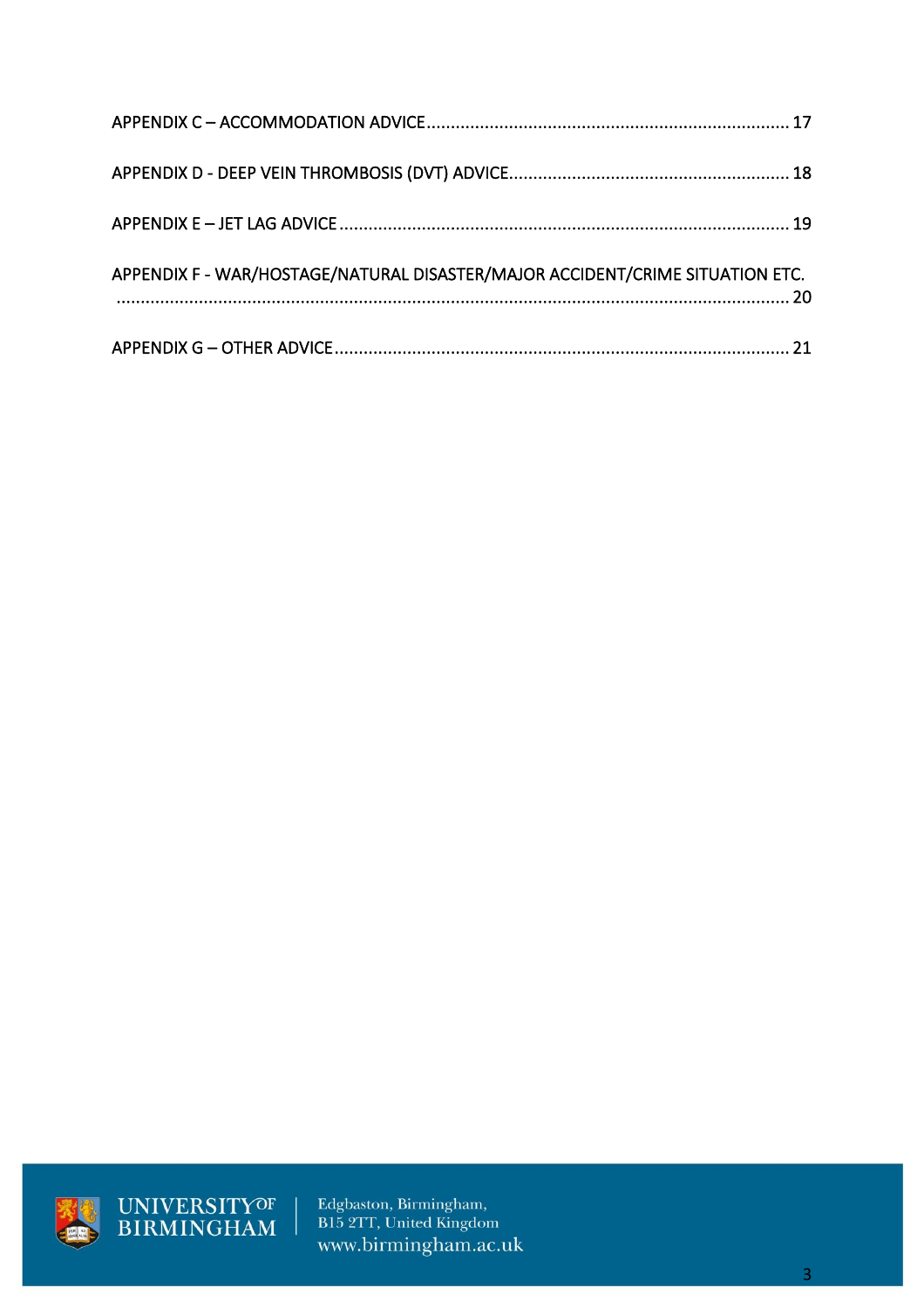# **Travel and Work Abroad Guidance**

#### <span id="page-3-0"></span>1. Introduction

The University Health and Safety Policy requires health and safety risks to be identified and assessed in advance of significant exposure to them, and effectively controlled, this requirement extends to staff and students when travelling and carrying out University work abroad, including student study.

This guidance is designed to raise awareness of the risks that may be faced when travelling and working abroad and gives advice on steps that should be taken to minimise those risks, taking into account the requirements of relevant legislation.

#### <span id="page-3-1"></span>1.1 What is covered by the guidance?

This guidance covers travelling and working abroad whilst carrying out University activities. Travel includes both travel to and from the place of residence, to the destination, including land and air travel within countries and should be read in conjunction with *the [Research Risk and Mitigation Plan](https://intranet.birmingham.ac.uk/hr/wellbeing/worksafe/policy/Research-Risk-Assessment-and-Mitigation-Plans-RAMPs.aspx)  [Guidance](https://intranet.birmingham.ac.uk/hr/wellbeing/worksafe/policy/Research-Risk-Assessment-and-Mitigation-Plans-RAMPs.aspx) and [Rules and Guidance for Fieldwork, Expeditions and Outdoor Activities](https://intranet.birmingham.ac.uk/hr/wellbeing/worksafe/topics/offcampus.aspx)*.

The guidance applies to all University related travel and work abroad which includes.

- Study
- Research
- Expeditions
- Fieldwork
- Secondment
- Student study and work abroad
- Conferences and Seminars
- Events to promote/represent the University

#### <span id="page-3-2"></span>1.2 What is not covered?

This guidance DOES NOT cover:

- Clinical work that medical staff and students may be undertaking, including vaccinations and other precautions required, this is the responsibility of the Medical School.
- Travel to or through any country or area where the FCDO (Foreign, Commonwealth and Development Office) advise against all but essential travel. (See [RAMP process](https://intranet.birmingham.ac.uk/hr/wellbeing/worksafe/policy/research-risk-assessment-and-mitigation-plans-ramps.aspx) for research work)

#### <span id="page-3-3"></span>1.3 Who is the guidance aimed at?

This guidance follows the principles of responsibility as outlined within the University's Health & Safety Policy and is aimed at staff and students who either travel or work abroad or who manage, supervise, or make arrangements for the travel and work.

It is also aimed at those that authorise research work overseas as identified within th[e RAMP process.](https://intranet.birmingham.ac.uk/hr/wellbeing/worksafe/policy/research-risk-assessment-and-mitigation-plans-ramps.aspx)

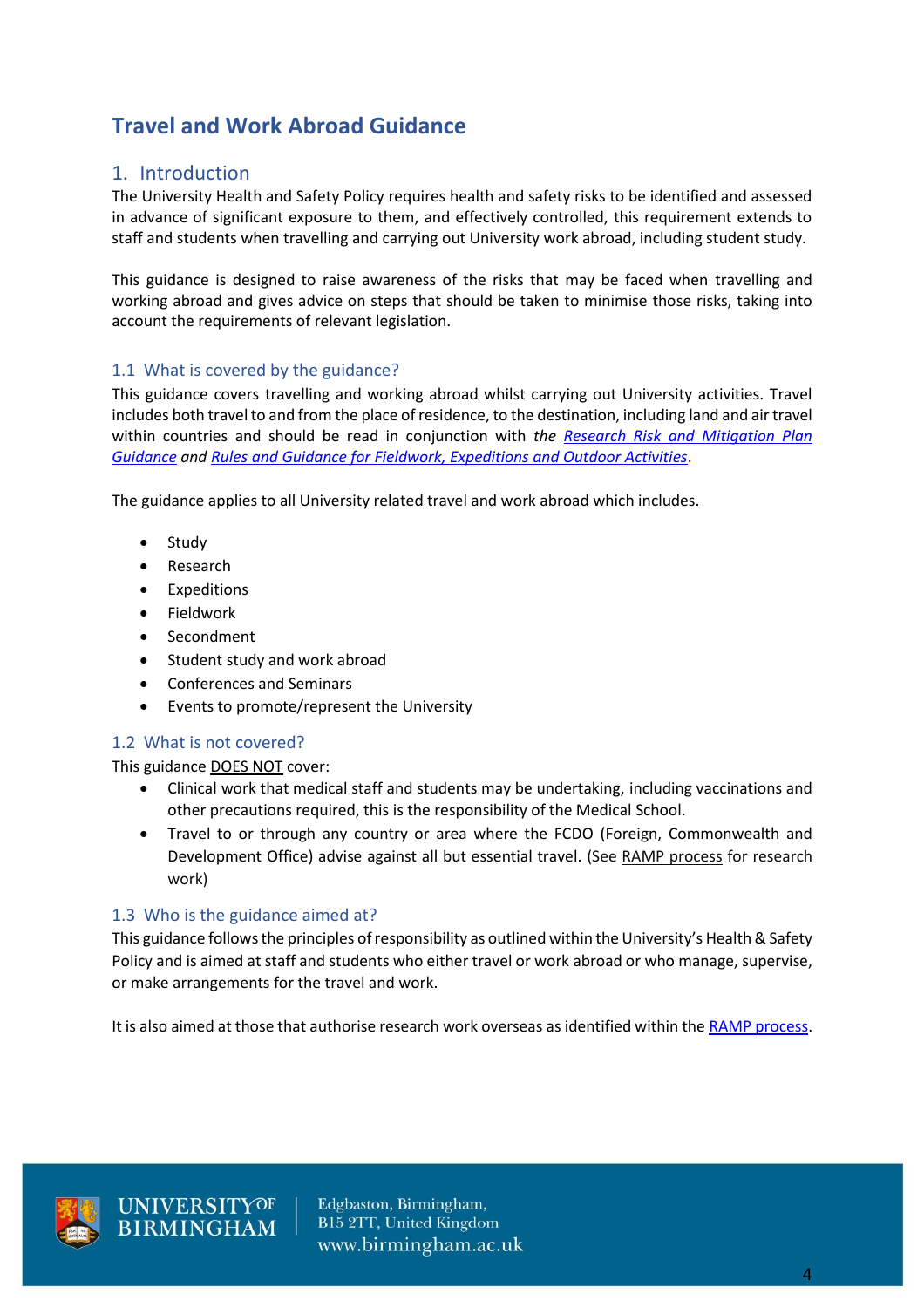#### <span id="page-4-0"></span>2. Definitions

#### <span id="page-4-1"></span>2.1 Risk assessment

A risk assessment is the careful consideration of what may cause harm (potential hazards), the likelihood of the harm occurring and the result if it did occur. The assessment goes onto identify controls that are already in place or further ones that are needed, this will in turn formulate an action plan. ([See risk assessment guidance\)](https://intranet.birmingham.ac.uk/hr/wellbeing/worksafe/topics/riskassessment.aspx)

#### <span id="page-4-2"></span>Dynamic risk assessment

A dynamic risk assessment is the process of carrying out a risk assessment in a changing environment, where the individual will make their own assessment of the situation and if necessary introduce additional control measures or cease the activity.

#### <span id="page-4-3"></span>2.2 Research Risk and Mitigation Plan Process (RAMP)

A RAMP is the process of escalation for the approval of research related health and safety risk assessments. All travel must be risk assessed and follow the principal of escalation for authorisation as set out within the RAMP.

There are 3 levels of approval.

- **Level 1** self-approval for low risk activities. (This is not appropriate for PGR students who will need to gain approval from their supervisor).
- **Level 2** Chair of the College/Professional Services Health and Safety Management Committee approval for medium risk activities.
- **Level 3** Chair of Health and Safety Management Committee refers to Head of College/Director of Professional Services for approval for high risk activities.

**All travel** must be risk assessed and follow the principal of escalation for authorisation as set out within the RAMP.

#### <span id="page-4-4"></span>3. Responsibilities

#### <span id="page-4-5"></span>3.1 Heads of College and Directors of Professional Services.

Heads of College and Directors of Professional Services are responsible for ensuring arrangements are in place for:

- Overseas delivery, international travel and other overseas working, partnership working, and work in shared premises. This should also include arrangements for low risk international travel, as described in 4.1.
- International working (for example an overseas campus, or similar partnership where there is a formal and legal relationship), in co-ordination with Project or Programme Boards, taking advice from University Legal Services to determine the health and safety responsibilities and where necessary ensure that a specific Implementation Statement and termly standard assurance reports are developed.
- Monitoring and reviewing the effectiveness of the arrangements (including accident data), and to provide periodic assurance reports to UHSEG via the College or Professional Services Department Health and Safety Management Committee.

#### <span id="page-4-6"></span>3.2 Senior Managers (M3, Heads of school, Head of Institutes, and others)

Senior Managers are responsible for ensuring:

UNIVERSITY<sup>OF</sup><br>BIRMINGHAM

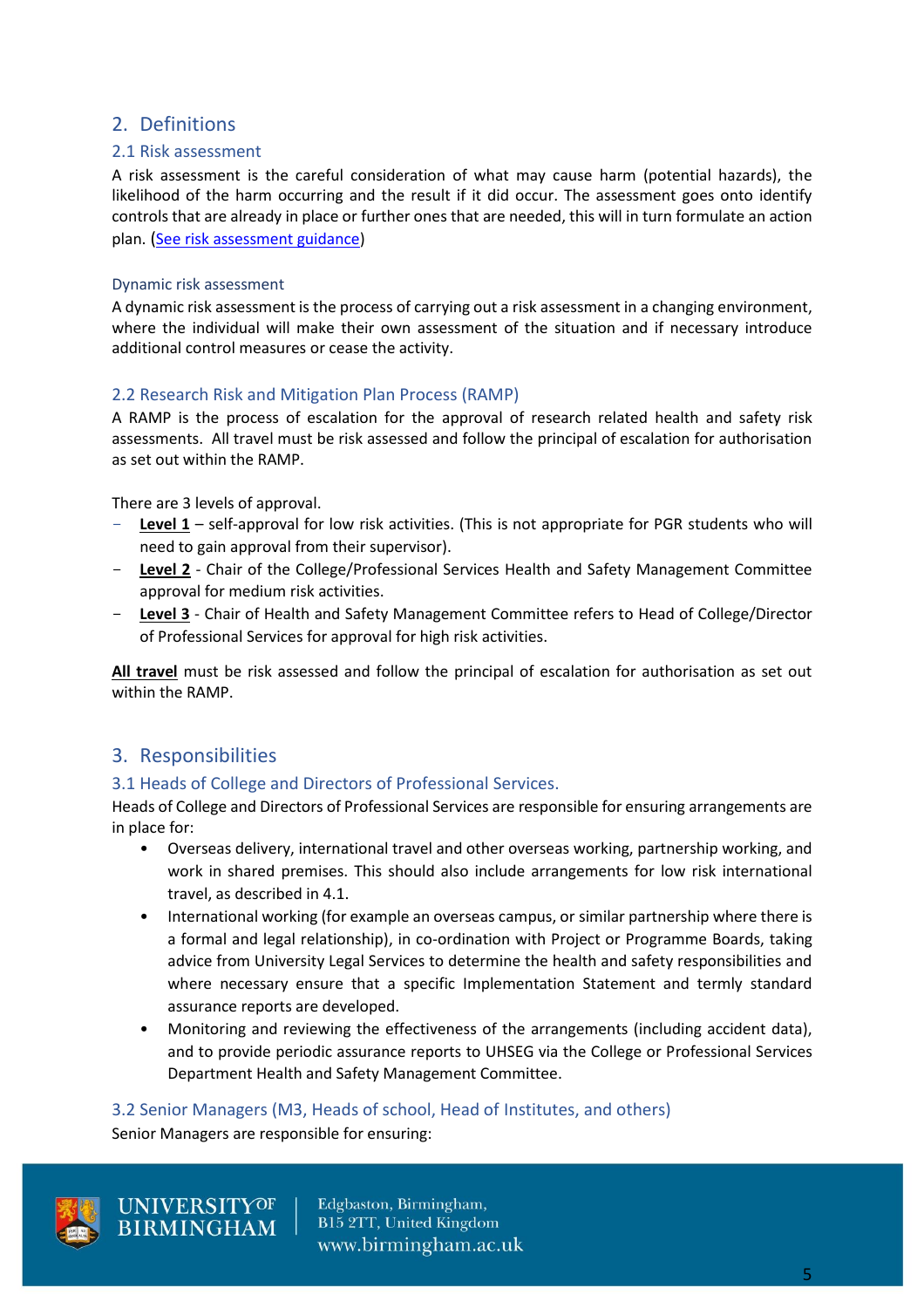- There are arrangements to develop specific risk assessments or research risk assessments and mitigation plans (RAMPS) where the health and safety risks from international travel are significant, particularly regarding travel for research.
- All international travel is carried out in accordance with the relevant University travel policy including compliance with the rules relating to insurance and the RAMP Process.
- Details of travellers' itinerary and contact details are held with the relevant College/School/Professional Service and are accessible in an emergency (including next of kin details, personal contact details, the universities insurance reference number, a brief description of the work being undertaken and the dates of travel and expected return).
- Arrangements are in place for 24-hour contact and responsibilities for monitoring are clearly understood.

#### <span id="page-5-0"></span>3.3 Line Managers, Principal Investigators and Academic Supervisors

Line managers are responsible for ensuring:

- Those participating in the travel and work are aware of their duties and responsibilities.
- All international travel is carried out in accordance with the relevant University travel policy and guidance (including compliance with the rules relating to insurance, the RAMP process and this guidance).
- Employees undertaking travel as part of their work are suitably trained and supported.
- Appropriate risk assessments and emergency plans are in place to ensure the health & safety of those participating.
- Appropriate details about the journey and the work activity and those participating are registered with the College or Professional Service.
- Accidents/incidents are reported following the University's A[ccident and Incident Reporting](https://intranet.birmingham.ac.uk/hr/wellbeing/worksafe/accidents/index.aspx)  [Procedure.](https://intranet.birmingham.ac.uk/hr/wellbeing/worksafe/accidents/index.aspx)
- Lessons learned are fed back through the Colleges' and Professional Services' accident/incident reporting system.

#### <span id="page-5-1"></span>3.4 Employees

Employees are responsible for:

- Completing a risk assessment.
- Providing their line manager with an itinerary and contact details.
- Following the advice of the FCDO.
- Completing th[e Travel Prepare](https://umal.co.uk/travel/pre-travel-advice/) online training.
- Reporting any accident/incident in a timely manner.
- Complying with monitoring arrangements.
- Ensuring adequate insurance prior to travel.
- Seeking advice on the relevant vaccinations, medical precautions and prophylactics and following that advice.
- Gaining approval at the appropriate level.

A person may be a junior member of a party and will only have the duty to follow instructions and behave responsibly.

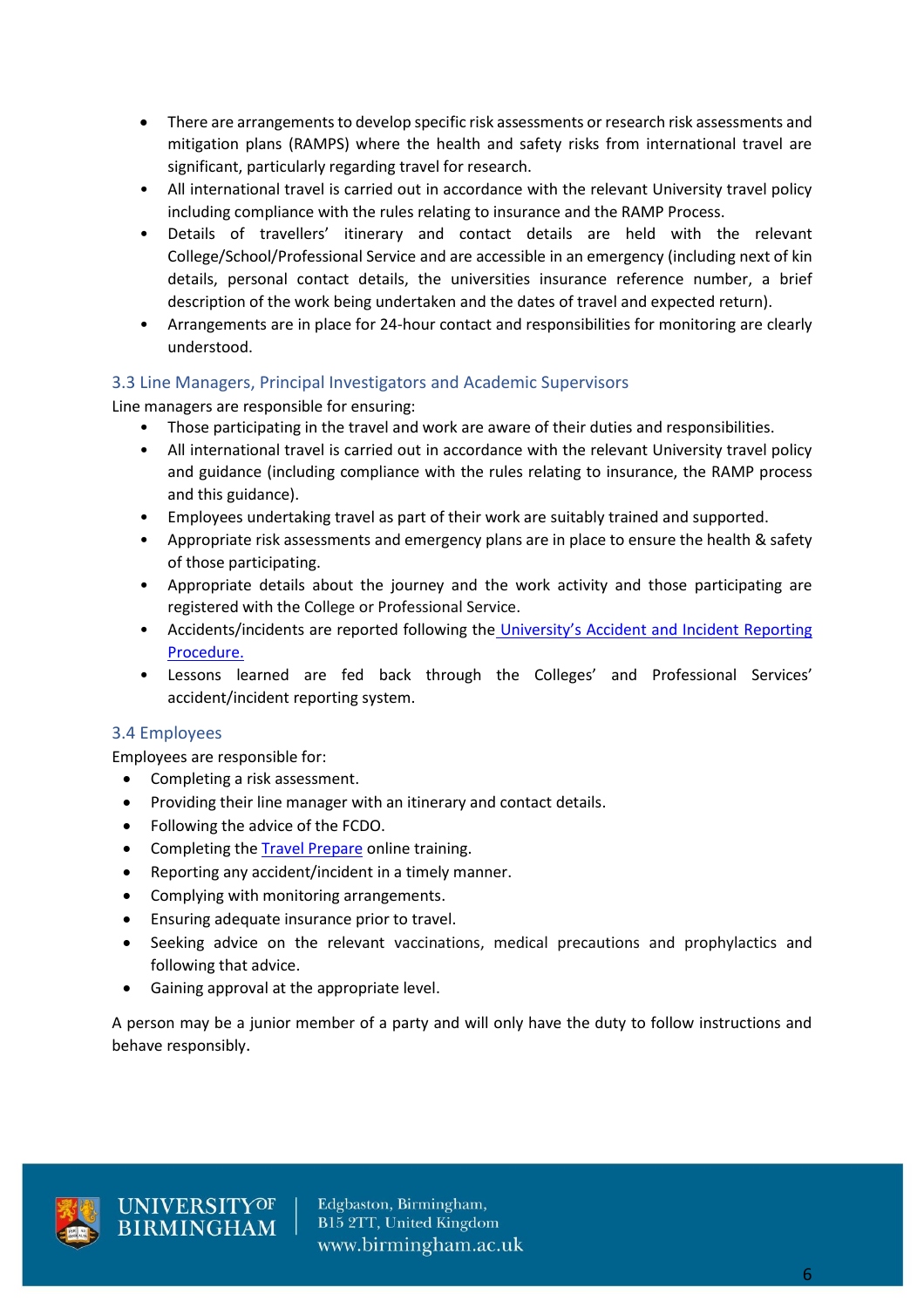#### <span id="page-6-0"></span>4. Guidance

#### <span id="page-6-1"></span>4.1 Risk assessment

Before any travel and/or work abroad is undertaken a risk assessment must be carried out. The level of detail will depend on the places being visited and the work being undertaken. This Guidance recognises that some overseas travel is low risk, for example travelling within the developed world to attend conferences, teach, or undertake other work that is not considered to be high risk. In these cases, it is not necessary to take anything other than sensible measures regarding travel safety and health. Where the risks are low, it is expected that a suitable risk assessment of appropriate formality will be developed.

In all circumstances the following should be considered:



**Work Factors** – Physical/health hazards that have the potential to cause permanent injury or fatalities. These could include mechanical, physical, chemical, biological, environmental & organisational risks presented by the work being carried out.

**Travel & transportation** - Significant travel to reach the destination i.e. more than 3 hours, the probability of jet lag, deep vein thrombosis, the use of local transport (poor driving or vehicle safety standards), demanding travel during project, driving an unfamiliar vehicle, driving in a new place, night travel on unfamiliar roads. Transport from the airport. Choosing an airline with a good safety record, especially for local flights in some countries.

**General /environmental health factors -** Regional/local health risks require specific health protection measures e.g. inoculations, very hot/cold working conditions, pollution, exposure to tropical diseases e.g. malaria, rabies, the standard of drinking water, likelihood of bites from snakes, insects, spiders etc.

**Individual factors -** Personal factors (e.g. health, disability, pregnancy, linguistic or cultural).

**Travel Cover limitations -** Locations, activities and/or circumstances that are excluded from the University's travel and other insurance cover.

**Location and/or regional factors -** Significant risk of civil disorder, political unrest, crime or similar danger, medical and rescue services not available quickly or locally, means of communication likely to be difficult or compromised.

Whilst activities are subject to health and safety legislation applicable to the country being visited, as a minimum the University's standards of health and safety and that of the UK should also be applied.



UNIVERSITY<sup>OF</sup><br>BIRMINGHAM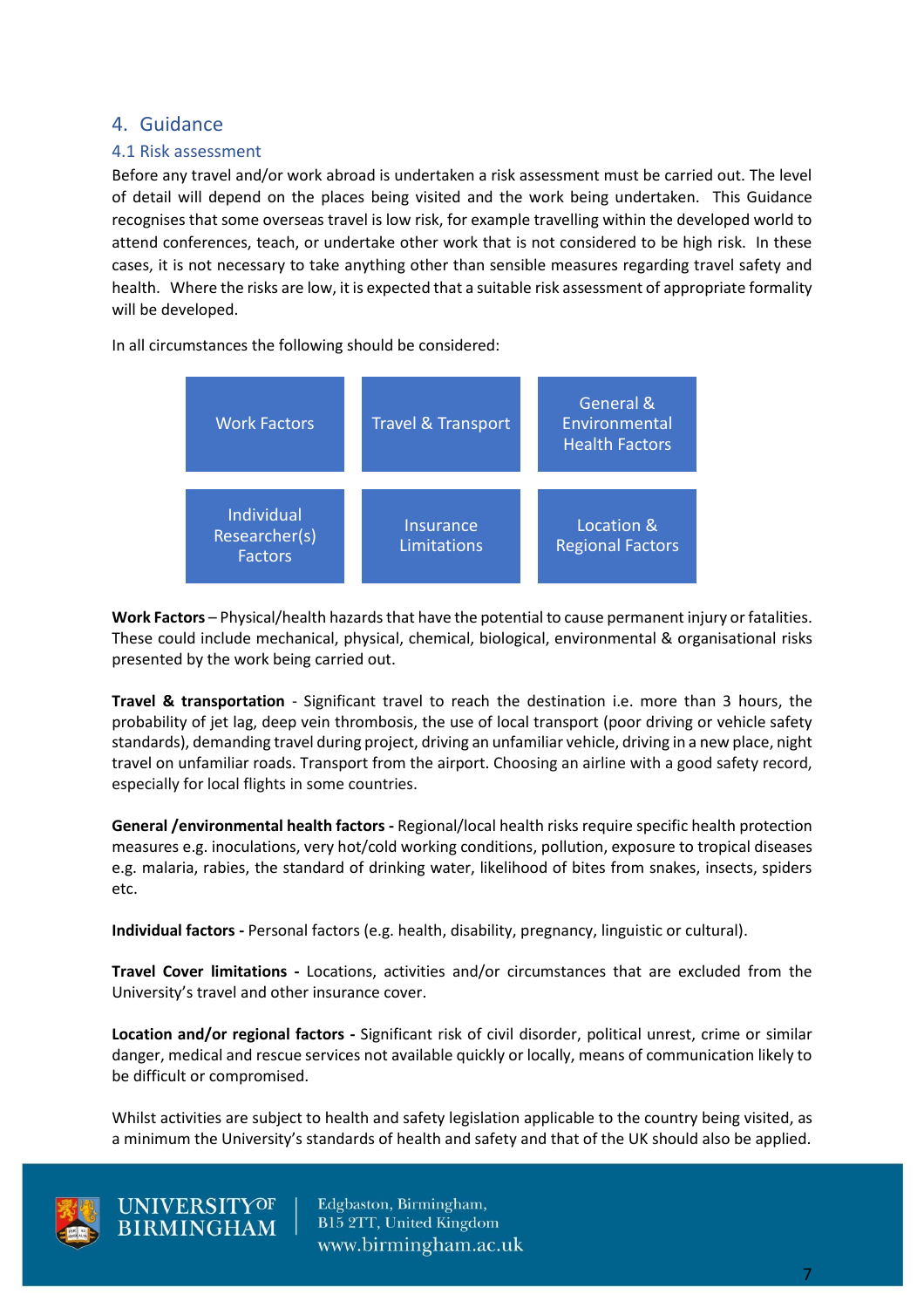Staff and students may work abroad in organisations that have produced their own internal health and safety procedures. These should be seen in advance of the visit to see if they are acceptable.

In circumstances where there are heightened levels of health and safety risk due to the work, or the region within which the travel is taking place, there will be a requirement to apply additional controls where that is appropriate. Requests for research-related travel where unusual or high residual risks remain must be referred for authorisation at the relevant level as identified within the RAMP process and to the relevant manager/senior manager for non-research related travel. The relevant authoriser will review the travel plan and decide if the residual risks are acceptable. See *UHSP Appendix R* of the Health and Safety Policy for specific guidance relating to overseas travel for the purposes of research including the process for travelling to regions where UK Foreign and Commonwealth Department Office (FCDO) advise against travel.

Note the FCDO does not consider commercial reasons as essential travel.

More advice on specific risks is given in the appendices. Further advice on the health and safety of international travel and overseas working is also available from Safety Services. Advice on services relating to travel health is available from Wellbeing Services.

#### <span id="page-7-0"></span>4.2 Travel Cover

University rules require that the University's business travel cover must be used by staff and students travelling and working abroad on University business. The traveller must arrange separate insurance cover for any additional non-business travel, holiday days or activities which is combined with a business trip.

It should be noted that this does not cover sporting activities, and other dangerous activities such as quad biking, paragliding etc. Travellers must check any activities they undertake as part of the business trip as additional insurance will be required. Advice on this should always be sought from the University Insurance Officer. More information can be found on the University's Insurance web site [http://www.insurance.bham.ac.uk](http://www.insurance.bham.ac.uk/)

Additional information and timely advice about travel overseas including the Global Risk Manager app can be found on the University's Insurers (UMAL) website: [https://umal.co.uk/travel/pre-travel](https://umal.co.uk/travel/pre-travel-advice/)[advice/.](https://umal.co.uk/travel/pre-travel-advice/)

#### <span id="page-7-1"></span>4.3 Training

Consideration must be given to the need for specific training related to the trip e.g. security briefings, hostile environment training, first aid training. These should be identified through the risk assessment process and provided before people travel.

Training on risk assessments, including dynamic risk assessing can be accessed via the following link [Safety Services training courses](https://intranet.birmingham.ac.uk/hr/wellbeing/worksafe/courses/index.aspx)

Online pre travel training is available through the UMAL website [https://travelprepare.drum](https://travelprepare.drum-cussac.net/login/self-registration.php)[cussac.net/login/self-registration.php](https://travelprepare.drum-cussac.net/login/self-registration.php)



UNIVERSITY<sup>OF</sup><br>BIRMINGHAM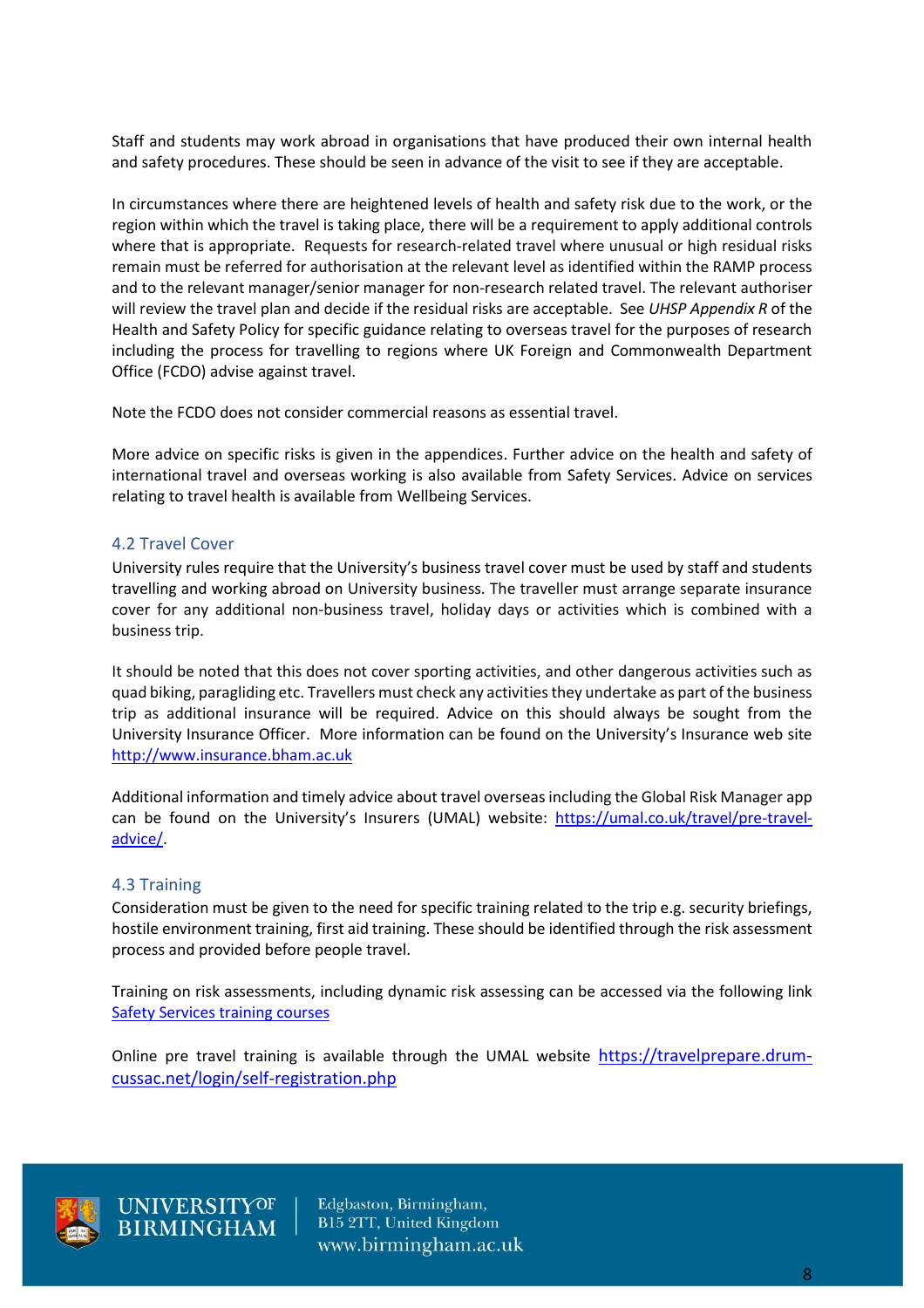#### <span id="page-8-0"></span>4.4 Lone Working

It is likely that there will be occasions when the travel or work abroad is undertaken by someone on their own. If this is the case then safety arrangements for anyone travelling or working abroad alone must be fully documented in the risk assessment to ensure that everyone is aware of them. It may be useful to consider the controls included in the Generic [Lone Working Risk Assessment](https://intranet.birmingham.ac.uk/hr/wellbeing/worksafe/documents/private/lone-working/generic-lone-working-risk-assessment.docx) when considering the control measures required to reduce known lone working risks, such as personal safety and travel.

#### <span id="page-8-1"></span>5. Further Information

[University Health & Safety Policy](https://intranet.birmingham.ac.uk/hr/documents/staff/hsu/uob-health-and-safety-policy-signed-27-1-2020-master.pdf)

[University Guidance and Other Supporting Documents](https://intranet.birmingham.ac.uk/hr/wellbeing/worksafe/policy/uhs-policy-%e2%80%93-appendices-and-other-supporting-materials.aspx)

[University Lone Working Policy and Supporting Documents](https://intranet.birmingham.ac.uk/hr/wellbeing/worksafe/lone-working/loneworking.aspx)

[Higher Education Guidance on Health & Safety in Fieldwork and Travel](https://www.usha.org.uk/images/stories/files/guidance-documents/MASTERUSHA_Safety-in-Fieldwork-Guide.pdf)

PAS 3001:2016 Travelling for Work – [Responsibilities of an organisation for health safety & Security -](https://bsol.bsigroup.com/Search/Search?searchKey=pas+3001&OriginPage=Header+Search+Box&autoSuggestion=false) [Code of Practice](https://bsol.bsigroup.com/Search/Search?searchKey=pas+3001&OriginPage=Header+Search+Box&autoSuggestion=false)

[Foreign, Commonwealth & Development Office](https://www.gov.uk/government/organisations/foreign-commonwealth-development-office)

[HM Government Travel Aware Campaign](https://travelaware.campaign.gov.uk/)



UNIVERSITY<sup>OF</sup><br>BIRMINGHAM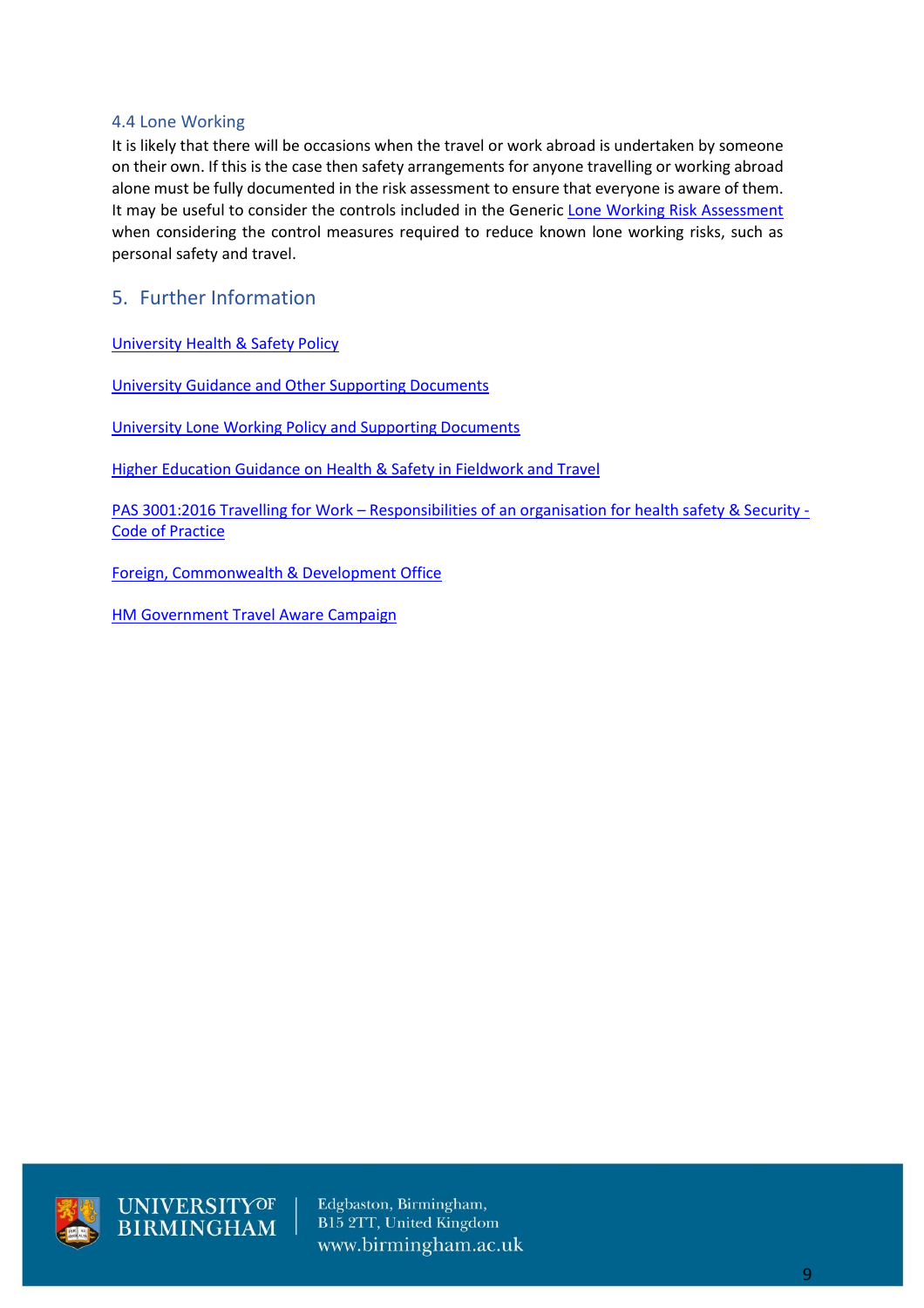### <span id="page-9-0"></span>Appendix A - Travelling and working abroad flowchart & checklists

This flow chart outlines the procedure to be followed.

| Travel/work abroad being considered                                                                                                                                                                                                                                                                                     |  |  |  |  |  |
|-------------------------------------------------------------------------------------------------------------------------------------------------------------------------------------------------------------------------------------------------------------------------------------------------------------------------|--|--|--|--|--|
|                                                                                                                                                                                                                                                                                                                         |  |  |  |  |  |
| Check with the FCDO if it is a 'prohibited' country or area.                                                                                                                                                                                                                                                            |  |  |  |  |  |
| Staff and students are prohibited to travel to countries or areas that the FCDO 'advises' or 'strongly<br>advises' against travelling to. Travel is also prohibited to countries or areas that the FCDO advises<br>against 'all but essential travel' unless sanctioned by the RTAP panel (RAMP Process) and University |  |  |  |  |  |
| travel cover obtained.                                                                                                                                                                                                                                                                                                  |  |  |  |  |  |
| Refer to https://www.gov.uk/government/organisations/foreign-commonwealth-development-                                                                                                                                                                                                                                  |  |  |  |  |  |
| office                                                                                                                                                                                                                                                                                                                  |  |  |  |  |  |
|                                                                                                                                                                                                                                                                                                                         |  |  |  |  |  |
|                                                                                                                                                                                                                                                                                                                         |  |  |  |  |  |
| Carry out a risk assessment                                                                                                                                                                                                                                                                                             |  |  |  |  |  |
| If 'low risk' activity and a short travel time:                                                                                                                                                                                                                                                                         |  |  |  |  |  |
| Refer to sections 1-5 of check list 1                                                                                                                                                                                                                                                                                   |  |  |  |  |  |

Refer to sections 1-5 of check list 1 If 'low risk' activity but a long travel time: Refer to sections 1-3 and 5 of check list 1 If a 'higher risk' activity: Refer to check list 1 and check lists 2 and 3

↓

Arrange University travel cover by completing the online registration forms on the travel website If 'excluded' activities being undertaken contact the University Insurance Officer Refer to<http://www.travel.bham.ac.uk/>

↓

Once financial authorisation is in place, arrange travel e.g. book flights, accommodation etc. For all Business Travel Refer to: [Business travel with key travel \(birmingham.ac.uk\)](https://intranet.birmingham.ac.uk/finance/procurement/environmental/key-travel.aspx)

↓ Deposit travel and contact details with your College/School/Professional Service

↓

On return 'sign off' your travel details Feedback on lessons learned



UNIVERSITY<sup>OF</sup><br>BIRMINGHAM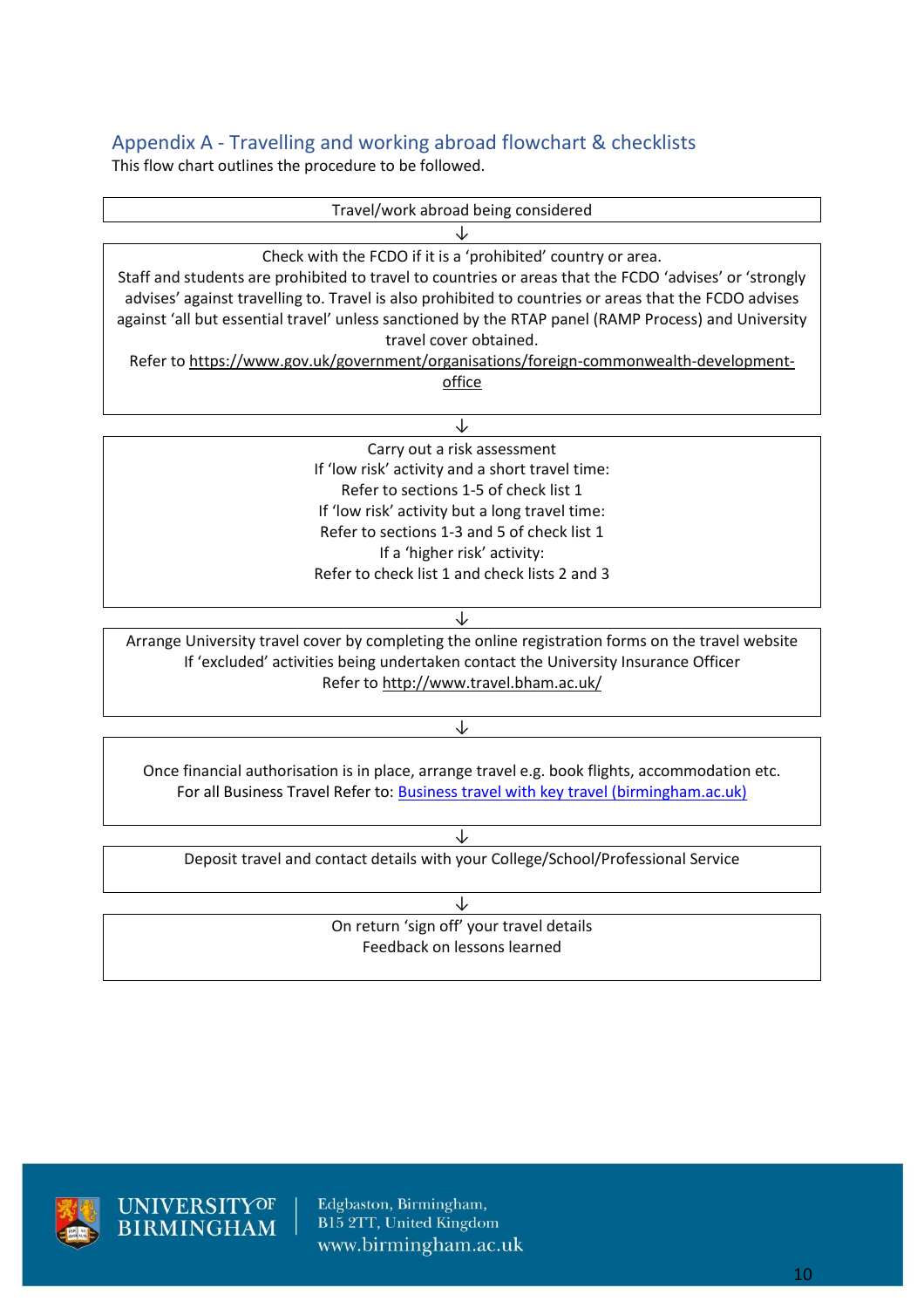#### <span id="page-10-0"></span>Check List 1 - To be completed by everyone who organises travel and work

|                | This check list should be completed by everyone who organise travel and work abroad                                                                                                                |                                                                                                                                                                                                                                                                                                                                                          |                           |  |  |  |  |
|----------------|----------------------------------------------------------------------------------------------------------------------------------------------------------------------------------------------------|----------------------------------------------------------------------------------------------------------------------------------------------------------------------------------------------------------------------------------------------------------------------------------------------------------------------------------------------------------|---------------------------|--|--|--|--|
| $\mathbf{1}$ . | The FCDO does not 'advise' or<br>'strongly advise'<br>against<br>travelling to the areas being<br>visited. The FCDO does not<br>advise against 'all but essential<br>travel'. See the FCDO website | Staff and students are prohibited to travel to<br>countries or areas that the FCDO 'advise' or<br>'strongly advise' against travelling to. Travel is<br>also prohibited to countries or areas that the<br>FCDO advises against 'all but essential travel'<br>unless sanctioned by the RTAP panel (RAMP<br>Process) and University travel cover obtained. | Travel allowed?<br>Yes/No |  |  |  |  |

#### **If Yes continue**

|  | Is the travel and activity 'low<br>risk', e.g. short haul air travel to<br>Europe for meetings, seminars,<br>lectures etc.? | Basic sensible measures need to be taken See<br>'Guidance Risk Assessment' above (Section 4.1) | <b>Basic precautions</b><br>considered?<br>Yes/No |
|--|-----------------------------------------------------------------------------------------------------------------------------|------------------------------------------------------------------------------------------------|---------------------------------------------------|
|  |                                                                                                                             |                                                                                                |                                                   |

#### **If Yes continue**

| 3. | The University's travel cover | The University requires that the University's       | Travel cover |
|----|-------------------------------|-----------------------------------------------------|--------------|
|    | has been taken out.           | travel cover must be used by staff and students     |              |
|    | Refer<br>to                   | travelling and working abroad on University         | Yes/No       |
|    | http://www.travel.bham.ac.uk/ | business.                                           |              |
|    |                               | It should be noted that this does not cover         |              |
|    |                               | sporting activities, and other dangerous activities |              |
|    |                               | such as quad biking, paragliding etc. Additional    |              |
|    |                               | cover will be required, check with the Insurance    |              |
|    |                               | Office http://www.travel.bham.ac.uk/                |              |

**If Yes continue**

| 4. | Have finances been approved | Travel or accommodation must not be booked<br>unless financial approval has been received. | <b>Basic precautions</b><br>considered?<br>Yes/No |
|----|-----------------------------|--------------------------------------------------------------------------------------------|---------------------------------------------------|
|----|-----------------------------|--------------------------------------------------------------------------------------------|---------------------------------------------------|

#### **If Yes continue**

| Yes/No<br>activity and those participating are registered in<br>deposited<br>be<br>should<br>in<br>College/School/Professional<br>the College/School/Professional Service and<br>logged via the online travel booking form<br>Service.<br>http://www.travel.bham.ac.uk/ | Details of travel and<br>work<br>-5. | Appropriate details about the journey and work | Registered? |
|-------------------------------------------------------------------------------------------------------------------------------------------------------------------------------------------------------------------------------------------------------------------------|--------------------------------------|------------------------------------------------|-------------|
|-------------------------------------------------------------------------------------------------------------------------------------------------------------------------------------------------------------------------------------------------------------------------|--------------------------------------|------------------------------------------------|-------------|

#### **If No go to question 2 then continue**

**If Yes, normally the risk assessment will be complete**

#### **If No, i.e. a 'higher risk' activity then a more detailed risk assessment will have to be carried out, see**

**checklists 2 and 3**



UNIVERSITY<sup>OF</sup><br>BIRMINGHAM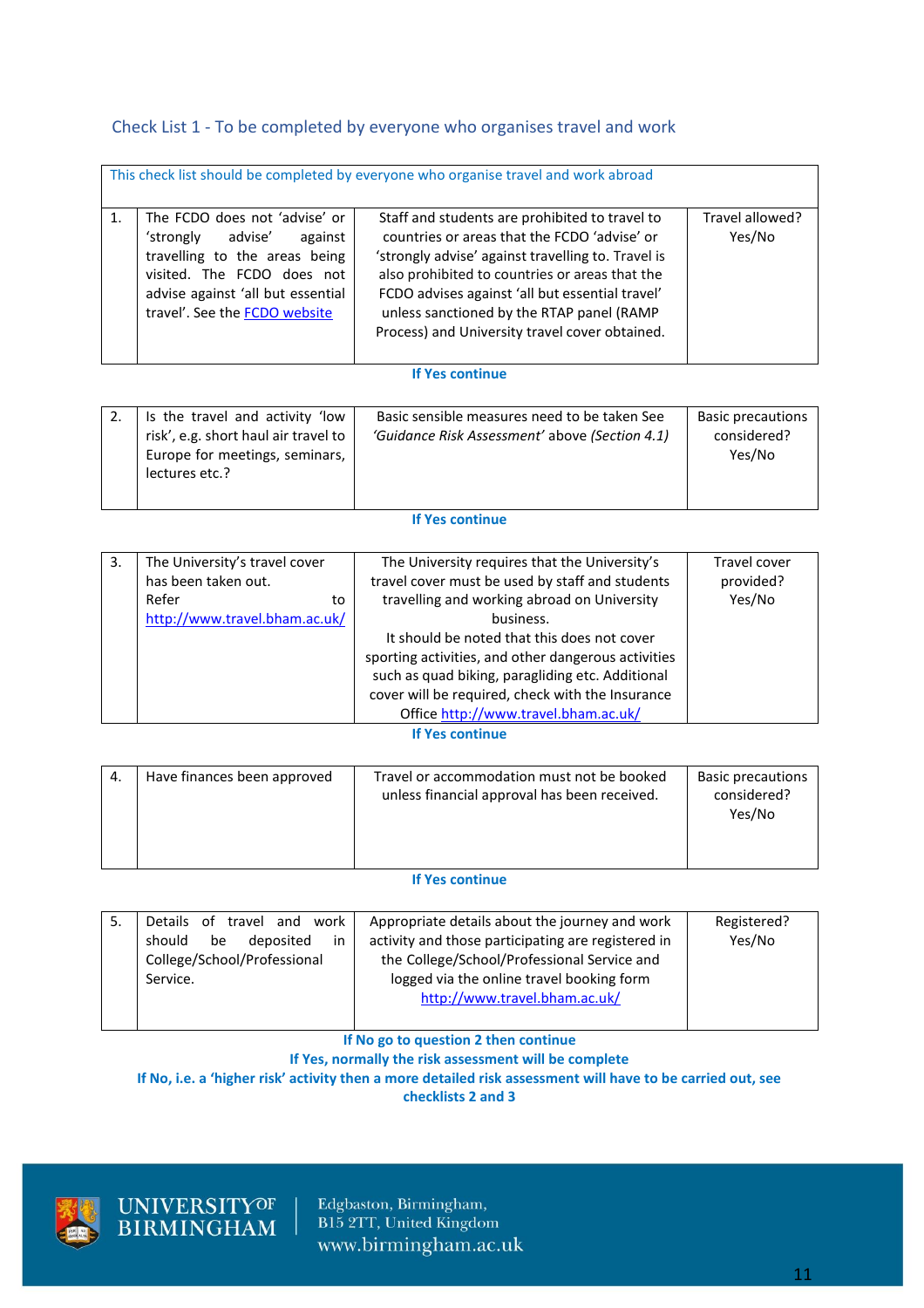#### <span id="page-11-0"></span>Checklist 2 - Management

This check list should be used by those arranging travel/work abroad. Additionally, if appropriate, refer to the University's *Rules and Guidance for the Safe Conduct of Fieldwork, Expeditions and Outside Activities.*

**Note for Medical Staff and Students. This does not cover the clinical work being undertaken, including the vaccinations and other precautions required. The School of Medicine is responsible for providing the guidance for clinical work.**

|                          |                                                                              | Confirmed | Not<br>confirmed | Comments and further<br>action needed | Actions to be<br>completed by |
|--------------------------|------------------------------------------------------------------------------|-----------|------------------|---------------------------------------|-------------------------------|
|                          | <b>Pre-planning</b>                                                          |           |                  |                                       |                               |
|                          | Local conditions evaluated<br>Adequate local arrangements are in place       |           |                  |                                       |                               |
|                          | Risk assessments carried out                                                 |           |                  |                                       |                               |
|                          | Health questionnaires completed and action                                   |           |                  |                                       |                               |
|                          | taken                                                                        |           |                  |                                       |                               |
|                          | Next of kin and GP recorded                                                  |           |                  |                                       |                               |
|                          | Medical problems noted                                                       |           |                  |                                       |                               |
|                          | Vaccination (tetanus, plus any other                                         |           |                  |                                       |                               |
|                          | suggested for the area to be visited) received<br>by all participants        |           |                  |                                       |                               |
|                          | Ensure that vaccinations or any other                                        |           |                  |                                       |                               |
|                          | medication are started early enough to give                                  |           |                  |                                       |                               |
|                          | protection, and continued if necessary after                                 |           |                  |                                       |                               |
|                          | your return.                                                                 |           |                  |                                       |                               |
| <sup>-</sup>             | Recent dental check-up carried out                                           |           |                  |                                       |                               |
| $\qquad \qquad -$        | Details of travel and work lodged with                                       |           |                  |                                       |                               |
|                          | College/School/Professional Service                                          |           |                  |                                       |                               |
| <sup>-</sup>             | Fitness to work overseas under given<br>conditions evaluated                 |           |                  |                                       |                               |
| $\overline{\phantom{0}}$ | Provision made for less able, if necessary                                   |           |                  |                                       |                               |
| $\overline{\phantom{0}}$ | Appropriate skills (e.g. driving, boat handling,                             |           |                  |                                       |                               |
|                          | diving)                                                                      |           |                  |                                       |                               |
|                          |                                                                              |           |                  |                                       |                               |
|                          | <b>Health</b>                                                                |           |                  |                                       |                               |
|                          | First-aid kit(s) including sterile syringes and                              |           |                  |                                       |                               |
|                          | cannulae obtained                                                            |           |                  |                                       |                               |
|                          | Sterile packs organised/received<br>Medical assistance arranged, if required |           |                  |                                       |                               |
|                          |                                                                              |           |                  |                                       |                               |
|                          |                                                                              |           |                  |                                       |                               |
|                          | <b>Training</b>                                                              |           |                  |                                       |                               |
|                          | First-aid cover appropriate for work                                         |           |                  |                                       |                               |
|                          | Hygiene/health education advice                                              |           |                  |                                       |                               |
|                          | Risk assessment training                                                     |           |                  |                                       |                               |
|                          | Online pre travel training is available through                              |           |                  |                                       |                               |
|                          | the UMAL website                                                             |           |                  |                                       |                               |
|                          | https://travelprepare.drum-<br>cussac.net/login/self-registration.php        |           |                  |                                       |                               |
|                          | Training identified in the risk assessment                                   |           |                  |                                       |                               |
|                          | arranged and completed                                                       |           |                  |                                       |                               |
|                          |                                                                              |           |                  |                                       |                               |



UNIVERSITY<sup>OF</sup><br>BIRMINGHAM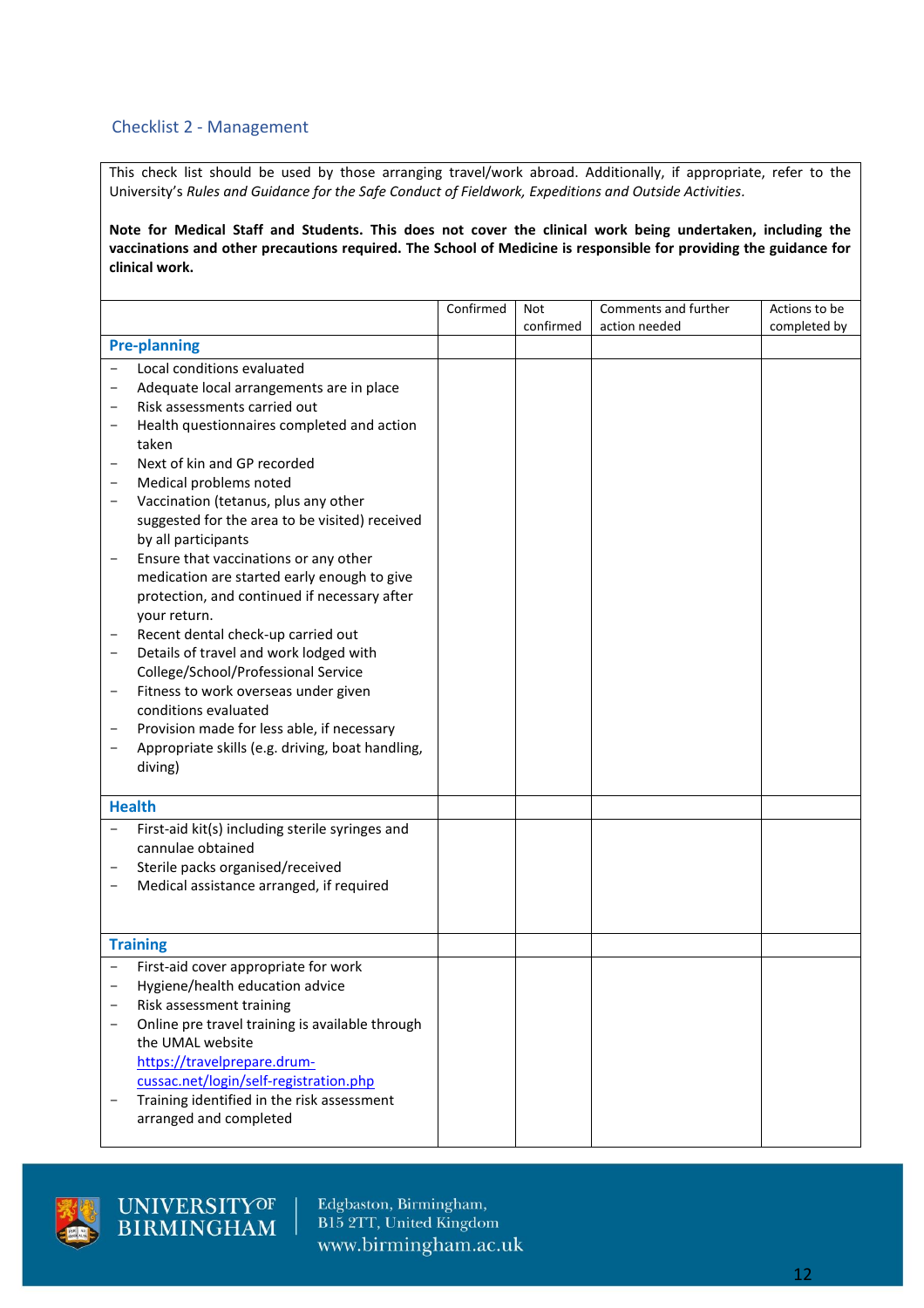This check list should be used by those arranging travel/work abroad. Additionally, if appropriate, refer to the University's *Rules and Guidance for the Safe Conduct of Fieldwork, Expeditions and Outside Activities.*

**Note for Medical Staff and Students. This does not cover the clinical work being undertaken, including the vaccinations and other precautions required. The School of Medicine is responsible for providing the guidance for clinical work.**

|                                                                     | Confirmed | <b>Not</b> | Comments and further | Actions to be |
|---------------------------------------------------------------------|-----------|------------|----------------------|---------------|
|                                                                     |           | confirmed  | action needed        | completed by  |
| <b>Equipment</b>                                                    |           |            |                      |               |
| Suitability and availability of equipment                           |           |            |                      |               |
| assessed and the security of that equipment                         |           |            |                      |               |
|                                                                     |           |            |                      |               |
| <b>Accommodation / Catering for Fieldwork</b>                       |           |            |                      |               |
| Reasonable living quarters available                                |           |            |                      |               |
| Drinkable water or water purification tablets/<br>$\qquad \qquad -$ |           |            |                      |               |
| sterilisation kits available                                        |           |            |                      |               |
| Ability to cater for special dietary needs<br>actioned.             |           |            |                      |               |
| Availability of food provisions checked                             |           |            |                      |               |
| Food preparation and storage facilities                             |           |            |                      |               |
| acceptable                                                          |           |            |                      |               |
| Availability of fuel for cooking (remote                            |           |            |                      |               |
| fieldwork) checked and OK                                           |           |            |                      |               |
|                                                                     |           |            |                      |               |
| <b>Personal Safety</b>                                              |           |            |                      |               |
| Risk of attack/harassment assessed and                              |           |            |                      |               |
| provided for (if necessary)<br>Method of routine communication      |           |            |                      |               |
| established                                                         |           |            |                      |               |
| System for communication in an emergency in<br>$\qquad \qquad -$    |           |            |                      |               |
| place                                                               |           |            |                      |               |
| Reporting schedule established<br>$\qquad \qquad -$                 |           |            |                      |               |
| Accident and emergency plans in place                               |           |            |                      |               |
| <b>Hazards</b>                                                      |           |            |                      |               |
|                                                                     |           |            |                      |               |
| Work through Hazard Check List 3                                    |           |            |                      |               |
|                                                                     |           |            |                      |               |
| <b>Other</b>                                                        |           |            |                      |               |
|                                                                     |           |            |                      |               |



UNIVERSITY@F<br>BIRMINGHAM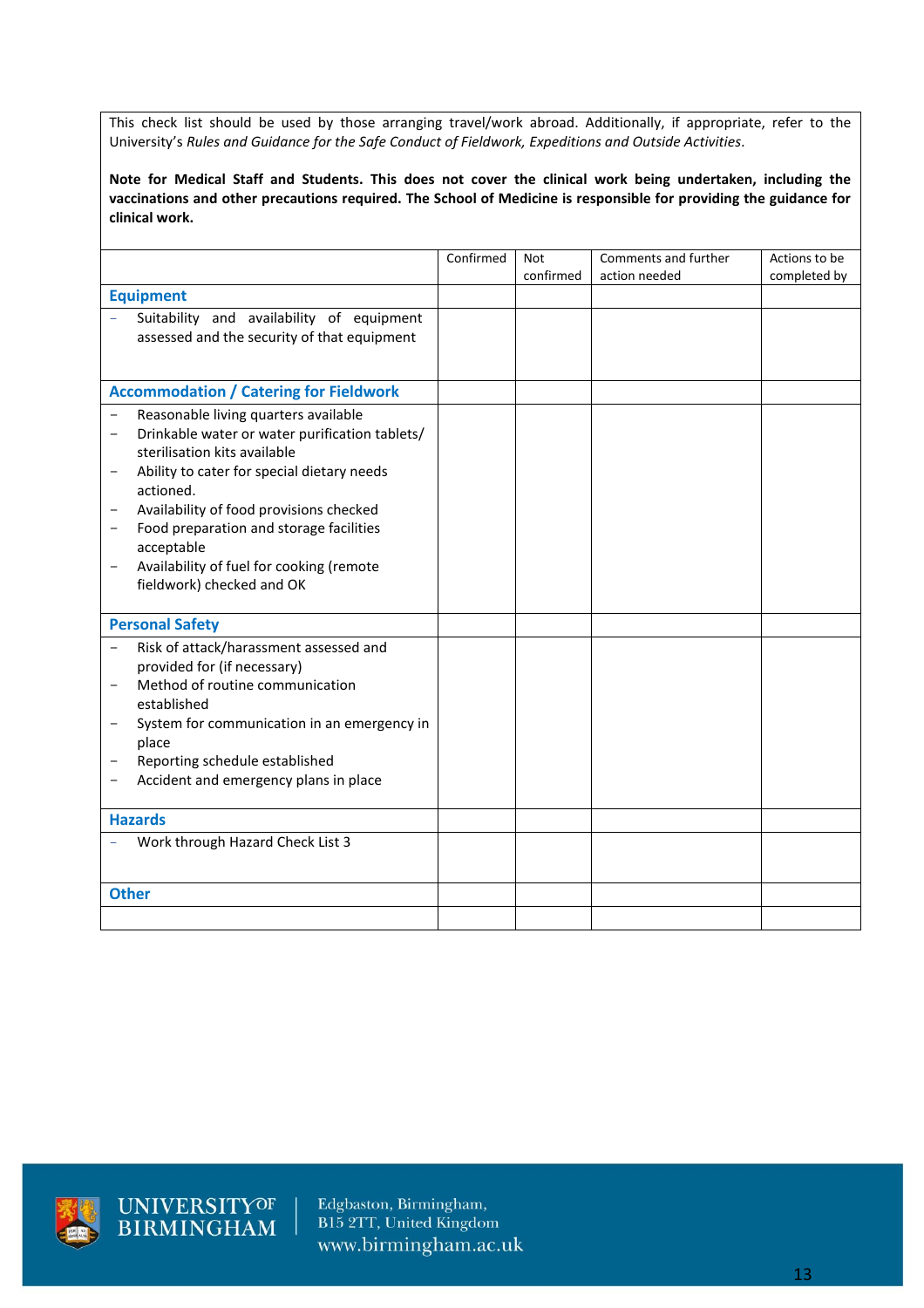#### <span id="page-13-0"></span>Checklist 3 – Hazards to be considered

This check list should be used by those arranging travel/work abroad and follows on from Check List 2. Additionally, if appropriate, refer to the University's *Rules and Guidance for the Safe Conduct of Fieldwork, Expeditions and Outside Activities:* USP/90/FW/18.

| <b>Hazards</b>                | <b>Associated Problems</b>         | Risk? | <b>Arrangements to</b> | <b>Hazard</b>   |
|-------------------------------|------------------------------------|-------|------------------------|-----------------|
|                               |                                    | (Y/N) | manage the risk        | <b>Category</b> |
| <b>Access to Equipment</b>    | May be to a lower standard than    |       |                        | <b>WF</b>       |
|                               | in the UK                          |       |                        |                 |
| <b>Climate Extreme</b>        | Dry desert, high humidity,         |       |                        | <b>GE</b>       |
|                               | hyperthermia, monsoon/storms,      |       |                        |                 |
|                               | oxygen deficiency/rarefied air,    |       |                        |                 |
|                               | sunburn/skin cancer, tidal and     |       |                        |                 |
|                               | other water considerations,        |       |                        |                 |
|                               | extreme cold, hypothermia          |       |                        |                 |
| Contact with animals          | Allergies, asthma, bites and       |       |                        | <b>GE</b>       |
| (wild or domestic)            | other physical contact,            |       |                        |                 |
|                               | dermatitis, rabies                 |       |                        |                 |
| <b>Contact with insects</b>   | Bites/stings, Lyme disease,        |       |                        | <b>GE</b>       |
|                               | malaria, yellow fever, dengue      |       |                        |                 |
|                               | fever etc                          |       |                        |                 |
| Contact with<br>reptiles      | Availability of antidotes/medical  |       |                        | <b>GE</b>       |
| (poisoning,<br>snakes,        | back-up                            |       |                        |                 |
|                               |                                    |       |                        |                 |
| scorpions<br>etc              |                                    |       |                        |                 |
| remoteness, shock)            |                                    |       |                        |                 |
| <b>Contaminated land</b>      | Exposure to hazardous              |       |                        | <b>GE</b>       |
|                               | substances natural or              |       |                        |                 |
|                               | anthropogenic                      |       |                        |                 |
| <b>Contaminated water</b>     | Leptospirosis, bilharzias (sis)    |       |                        | <b>GE</b>       |
|                               | (schistosomiasis), onchocerciasis  |       |                        |                 |
|                               | (river blindness) etc              |       |                        |                 |
| Contaminated                  | Cholera, polio, typhoid,           |       |                        | <b>GE</b>       |
| (drinking) water              | diarrhoea, legionella etc.         |       |                        |                 |
| <b>Electricity</b>            | Compatibility of equipment and     |       |                        | <b>WF</b>       |
|                               | supply, safety standards           |       |                        |                 |
|                               | (higher/lower/different)           |       |                        |                 |
| <b>Emergencies (including</b> | Arrangements and procedures        |       |                        | <b>GE</b>       |
| fire)                         | (first aid provision, "Help"       |       |                        |                 |
|                               | numbers/contacts, response         |       |                        |                 |
|                               | expected)                          |       |                        |                 |
| <b>Endemic diseases</b>       | TB, tropical diseases, Covid 19    |       |                        | <b>GE</b>       |
|                               | etc                                |       |                        |                 |
| <b>Environment (local)</b>    | Culture (customs, dress, religion, |       |                        | <b>LR</b>       |
|                               | festivals)                         |       |                        |                 |
| <b>Excavations/confined</b>   | Permits to work (risk              |       |                        | <b>WF</b>       |
| spaces/tunnelling             | appreciation, safe systems)        |       |                        |                 |
| <b>General standard of</b>    | May be of a lower standard than    |       |                        | <b>WF</b>       |
| workplace                     | in UK                              |       |                        |                 |
| Hazardous substances/         | Antidote availability, CHIP,       |       |                        | <b>WF</b>       |
|                               | spillage arrangements, labelling   |       |                        |                 |
| chemicals                     |                                    |       |                        |                 |



UNIVERSITYOF<br>BIRMINGHAM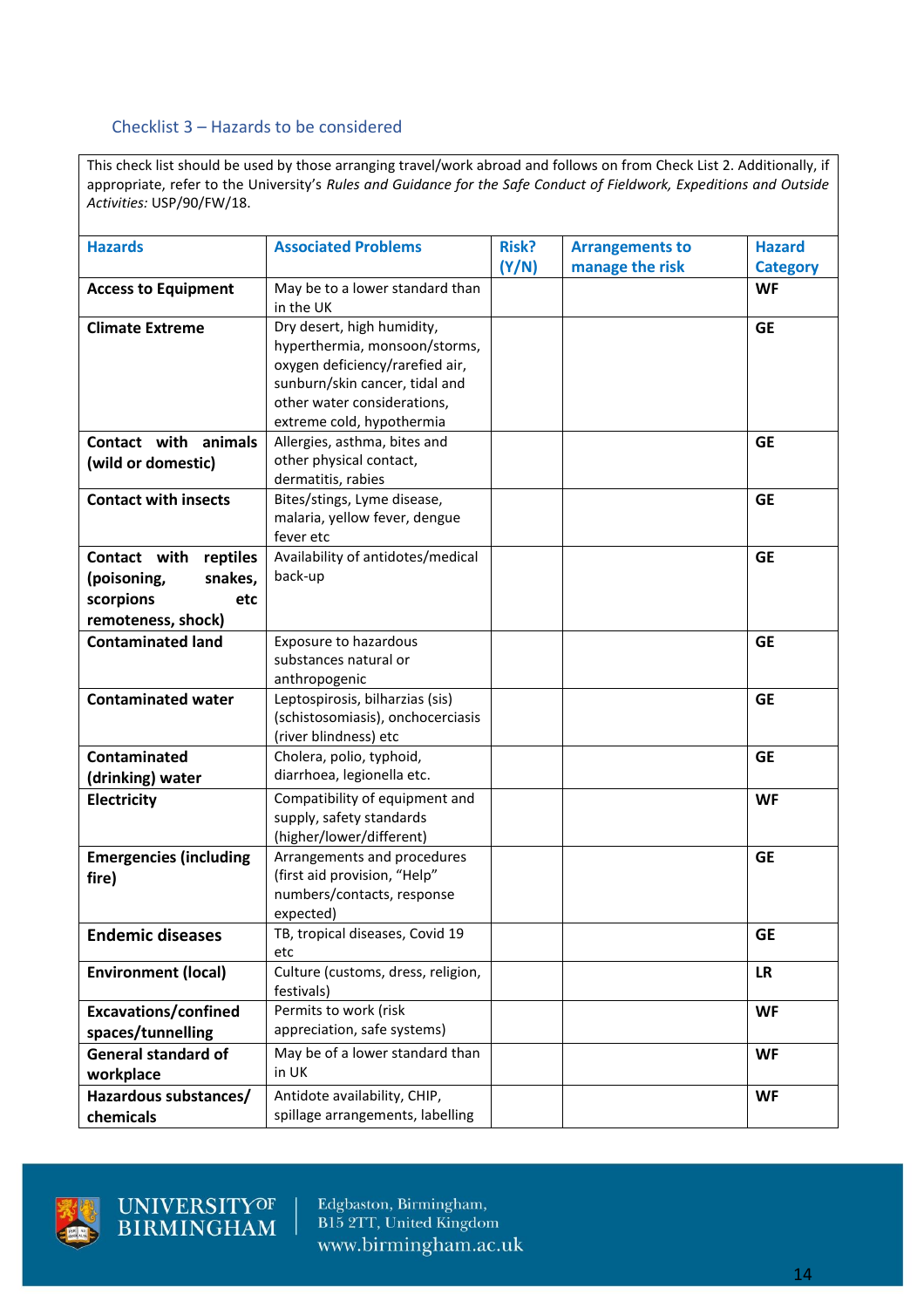This check list should be used by those arranging travel/work abroad and follows on from Check List 2. Additionally, if appropriate, refer to the University's *Rules and Guidance for the Safe Conduct of Fieldwork, Expeditions and Outside Activities:* USP/90/FW/18.

| <b>Hazards</b>           | <b>Associated Problems</b>                                                                                   | <b>Risk?</b> | <b>Arrangements to</b> | <b>Hazard</b>   |
|--------------------------|--------------------------------------------------------------------------------------------------------------|--------------|------------------------|-----------------|
|                          |                                                                                                              | (Y/N)        | manage the risk        | <b>Category</b> |
|                          | of waste, transport                                                                                          |              |                        |                 |
|                          | requirements                                                                                                 |              |                        |                 |
| <b>Legal differences</b> | Local codes/guidance, local                                                                                  |              |                        | <b>RF</b>       |
|                          | standards, local statutes - staff                                                                            |              |                        |                 |
|                          | informed and trained                                                                                         |              |                        |                 |
| <b>Machinery</b>         | Safeguards/maintenance may be                                                                                |              |                        | <b>LR</b>       |
|                          | of a lower standard than in UK                                                                               |              |                        |                 |
| Natural phenomena        | Avalanche, earthquake, volcano,                                                                              |              |                        | <b>GE</b>       |
|                          | severe winds (e.g. tornado,                                                                                  |              |                        |                 |
|                          | hurricane) etc                                                                                               |              |                        |                 |
| <b>Needles</b>           | HIV, Hepatitis B etc                                                                                         |              |                        | IF              |
| (contaminated)/ sexual   |                                                                                                              |              |                        |                 |
| contact                  |                                                                                                              |              |                        |                 |
| <b>Stress</b>            | Accommodation problems, civil                                                                                |              |                        | IF              |
|                          | unrest, crime, vandalism and                                                                                 |              |                        |                 |
|                          | violence, extremes of heat/cold,                                                                             |              |                        |                 |
|                          | fatigue,                                                                                                     |              |                        |                 |
|                          | language/communication                                                                                       |              |                        |                 |
|                          | problems, lack of support                                                                                    |              |                        |                 |
|                          | (especially family/peers),                                                                                   |              |                        |                 |
|                          | loads/expectations excessive,                                                                                |              |                        |                 |
|                          | loneliness/remoteness, sickness,                                                                             |              |                        |                 |
|                          | unfriendly environment                                                                                       |              |                        |                 |
| <b>Transportation</b>    | Competent driver(s), hazardous                                                                               |              |                        | <b>TT</b>       |
|                          | terrain, properly maintained                                                                                 |              |                        |                 |
|                          | vehicles, suitable transport,                                                                                |              |                        |                 |
|                          | travel sickness                                                                                              |              |                        |                 |
|                          | *HC=Hazard Categories i.e. WF=Work factors, GE=General and Environmental factors, IF=Individual factors, IL= |              |                        |                 |
|                          | Insurance Limitations, LR=Local and regional factors, TT=Travel & transportation                             |              |                        |                 |



UNIVERSITY@F<br>BIRMINGHAM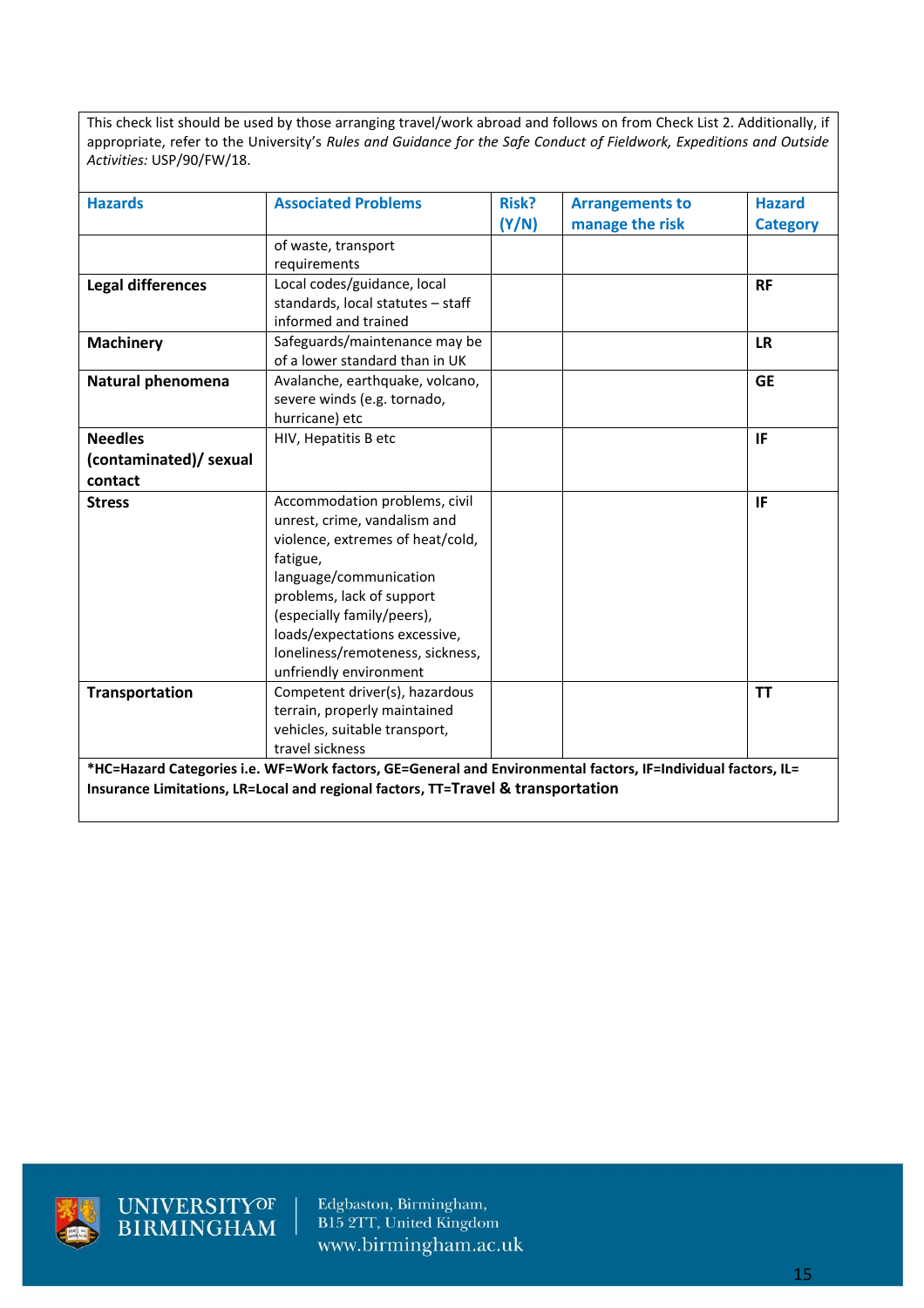# <span id="page-15-0"></span>Appendix B – Travel Advice

#### **Arranging overseas travel and work**

Where the travel is to a volatile area, make staff and their managers aware of the current situation and have contingency plans should the trip need to be cancelled at the last minute (e.g. details of the full itinerary and arrangements for making contact with the group, even en-route). There should be a procedure for providing workable phones for use overseas.

#### **Out and About**

- Does anyone know where you are and what time you are due back?
- If your travel plans change, have you told your manager or colleagues?
- Have you made sure you can be contacted? Do you have a contact schedule or itinerary?
- Do you know exactly where you are going and how to get there? If you are returning home after dark, have you considered possible risks (e.g. where you parked the car, the availability of public transport, etc.)?
- Have you asked your hosts for help and information?
- Take note of advice from your hosts, especially when overseas.
- Are you likely to be carrying valuable items?
- Do you carry a personal alarm?
- Small change available for fares?

#### **When driving your car**

#### **Before setting off:**

- Make sure that your car (or rented car) is regularly serviced, and check tyres, oil, petrol especially before a long journey.
- Make yourself aware of breakdown/accident arrangements.
- Plan your route in advance.
- Tell people at your destination what time you expect to arrive.
- Take a workable phone, change and a phone card for a payphone in case of emergency.
- Familiarise yourself with the local rules of the road, road conditions, type of vehicle (4-wheel drive, left hand drive etc).
- Obtain a copy of the local version of the Highway Code.

#### **On the road:**

- Keep bags, mobile telephone, etc. out of sight.
- Keep the doors locked, windows and sunroof closed as far as possible, especially in stop/go traffic.
- Keep an up-to-date map handy so you won't need to stop and ask for directions.

#### **Leaving the car:**

- Always lock your car and put anything valuable in the boot.
- If you will be returning to the car after dark, park in a well-lit place if possible.
- Park as close to your destination as possible.
- In a multi-storey car park, reverse your car, leave it as close to the exit as you can, near ground level and away from pillars.
- Have your key ready when you return to your car.
- If you cannot hail a licensed cab, carry the telephone number of a reputable company, or ask a friend or your hosts for a recommendation.
- Whenever possible, book by telephone and ask for the driver's name and make and colour of car.
- Do not get into any cab that you have not asked for.

If the taxi does not have a meter, agree the fare before starting the journey.

#### **Travel by train**

- Wait where it is well-lit and there are other people.
- Stand well back on the platform.
- Avoid compartments that have no access to corridors or other parts of the train.
- Try to sit with other people and avoid empty carriages.
- If you feel uneasy, don't be afraid to move to another seat or carriage or get off at the next stop.
- If the carriage is crowded and someone molests you, make a fuss straight away. Remember it's more embarrassing for them than for you.
- If you feel threatened or there is an incident, act immediately:
	- o Alert the driver, guard or conductor by making as much noise as possible.
	- o Pull the emergency alarm.

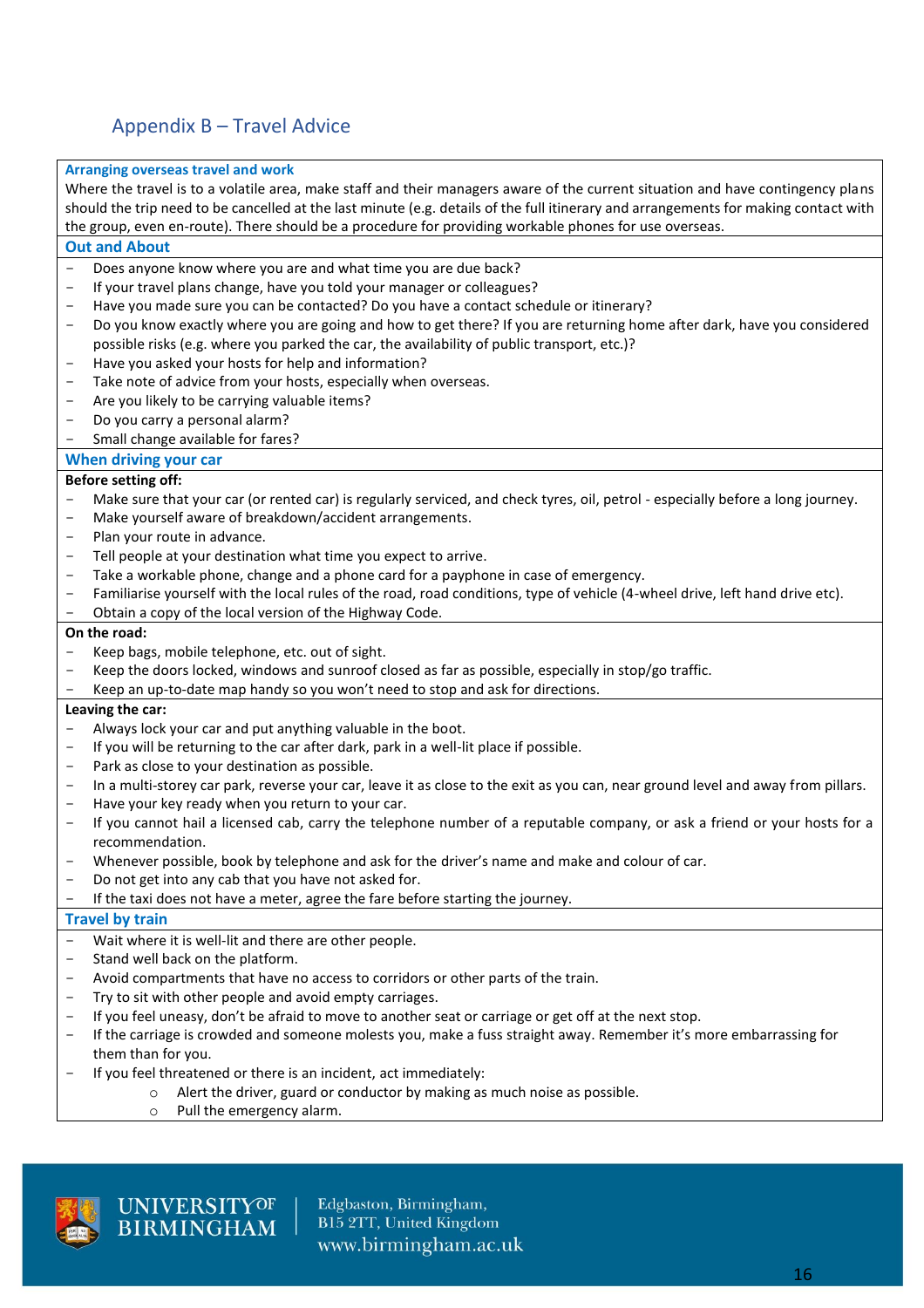# <span id="page-16-0"></span>Appendix C – Accommodation Advice

#### **Fire safety**

- Many overseas properties do not meet the UK's high standards in terms of fire protection, means of escape and fire-fighting capability.
- Always make a point of checking out the fire precautions in any building you visit, particularly the means of escape.
- If you smoke be careful!

#### **Balconies**

- Look critically and take care.

#### **Glass panels**

- Toughened glass is a rarity! Take care to look for large glass panels which may be invisible in strong sunlight.

#### **Lifts**

- Some overseas properties do not have inside doors on lifts and thus as the lift moves, a "moving wall" is created. Stay clear of this area of the lift.

#### **Swimming pools**

- Lifeguards are rare at swimming pools overseas.
- Never swim immediately after eating especially a heavy meal.
- Never swim after consuming alcohol.
- Never use a pool where you cannot see the bottom.
- Make sure you know the design and depth of a pool.
- Never swim alone.
- Never swim at night unless the pool is adequately lit for the purpose.
- Always wear adequate sun-block.

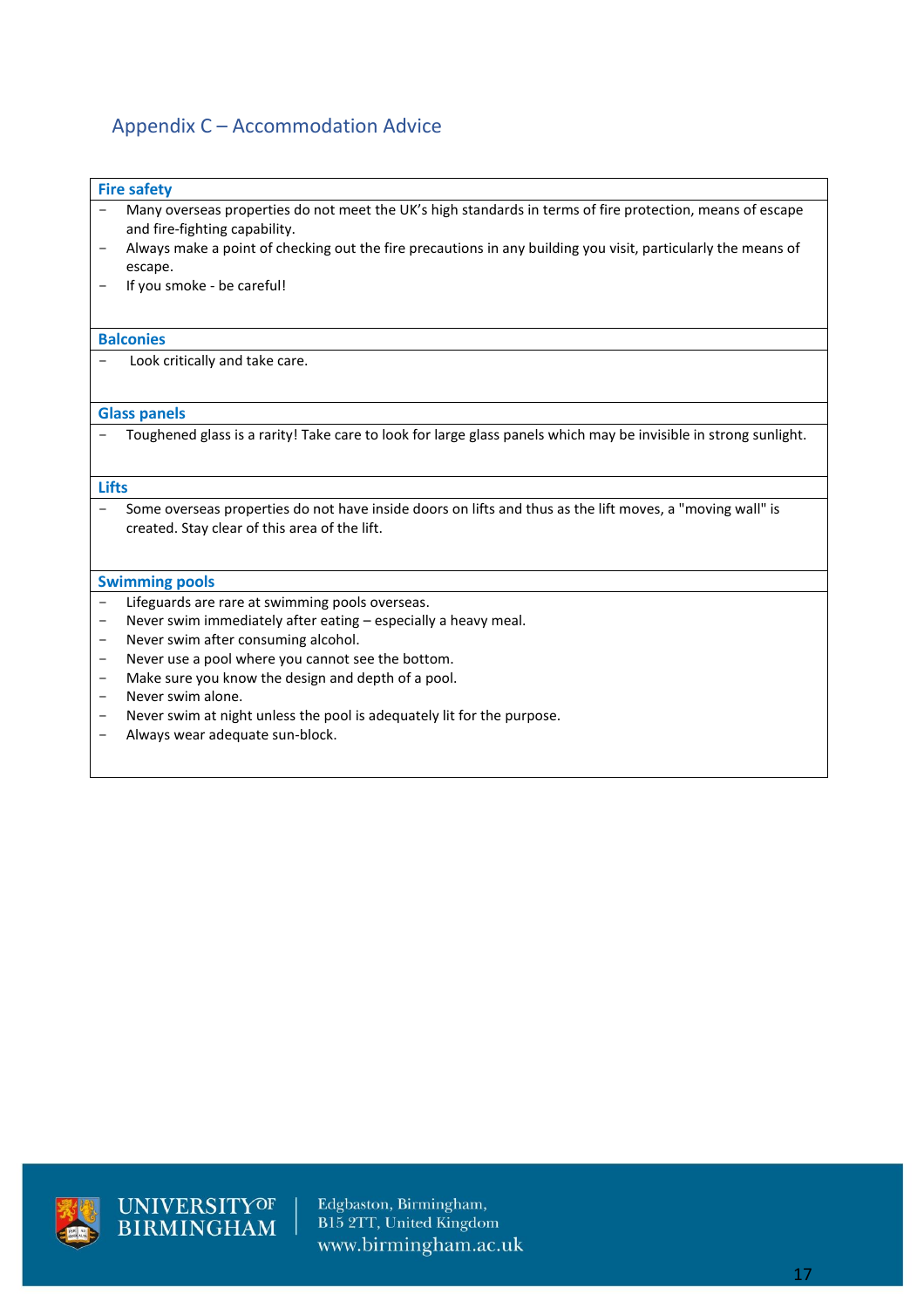# <span id="page-17-0"></span>Appendix D - Deep Vein Thrombosis (DVT) Advice

| Immobility and lack of exercise are considered to be major underlying cause of DVT and is a particular risk           |  |  |
|-----------------------------------------------------------------------------------------------------------------------|--|--|
| to travellers who spend long periods of time sitting down in any mode of transport.                                   |  |  |
|                                                                                                                       |  |  |
| Travellers can reduce the risks of being affected by DVT by following the advice below.                               |  |  |
| The risk of DVT and pulmonary embolus (PE) is greater in people:                                                      |  |  |
| Over 40 years of age.                                                                                                 |  |  |
| Who have had blood clots already                                                                                      |  |  |
| With a family history of blood clots.<br>$\overline{\phantom{m}}$                                                     |  |  |
| Suffering from or who have had treatment for cancer.<br>$\overline{\phantom{m}}$                                      |  |  |
| With certain blood diseases.<br>$\overline{\phantom{m}}$                                                              |  |  |
| Being treated for heart failure and circulation problems.<br>$\qquad \qquad -$                                        |  |  |
| Who have had recent surgery especially on the hips or knees<br>$\overline{\phantom{m}}$                               |  |  |
| Who have an inherited clotting tendency.<br>$\overline{\phantom{m}}$                                                  |  |  |
|                                                                                                                       |  |  |
| DVT is also more common in women who:                                                                                 |  |  |
| Are pregnant.                                                                                                         |  |  |
| Have recently had a baby.                                                                                             |  |  |
| Are taking the contraceptive pill.<br>Are on hormone replacement therapy or HRT.                                      |  |  |
|                                                                                                                       |  |  |
| The guidelines provide the following advice on how to reduce the possible risk of DVT on long haul                    |  |  |
| flights and other journeys.                                                                                           |  |  |
| <b>Before the trip</b>                                                                                                |  |  |
| The traveller should consult their own General Practitioner if they have:                                             |  |  |
| Ever had a DVT or PE.                                                                                                 |  |  |
| Family history of clotting conditions.                                                                                |  |  |
| An inherited tendency to clot (thrombophilia).                                                                        |  |  |
| Cancer or had treatment for cancer in the past.                                                                       |  |  |
| Undergone major surgery in the last three months.                                                                     |  |  |
| Had a hip or knee replacement within the last three months.                                                           |  |  |
| Ever suffered from a stroke.                                                                                          |  |  |
| Non-prescribed blood thinning medication should not be taken to reduce the risk of DVT.                               |  |  |
| During the trip:                                                                                                      |  |  |
| At least every 2-3 hours exercise the muscles of your lower legs (which act as a pump for the blood in the veins)     |  |  |
| while sitting - pull your toes towards your knees then relax, or press the balls of your feet down while raising your |  |  |
| heel                                                                                                                  |  |  |
| Take regular breaks from driving.                                                                                     |  |  |
| Walk up and down the aisle of a coach, train or plane.                                                                |  |  |
| Wear loose clothing.                                                                                                  |  |  |
| Be comfortable while seated.                                                                                          |  |  |
| Wear graduated compression stockings - this is particularly important for travellers who have other risk factors for  |  |  |
| DVT.                                                                                                                  |  |  |
| Keep hydrated by drinking water rather than alcohol and caffeinated drinks (excess alcohol leads to dehydration       |  |  |

- Keep hydrated by drinking water rather than alcohol and caffeinated drinks (excess alcohol leads to dehydration and immobility).
- Avoid taking sleeping pills.

UNIVERSITYOF<br>BIRMINGHAM

#### **After the trip**

Most air passengers will not experience any problems, however, should swollen, painful legs develop (especially where one is more affected than the other), passengers should see a local doctor urgently or go to hospital. Similarly, passengers should do the same if breathing becomes difficult.

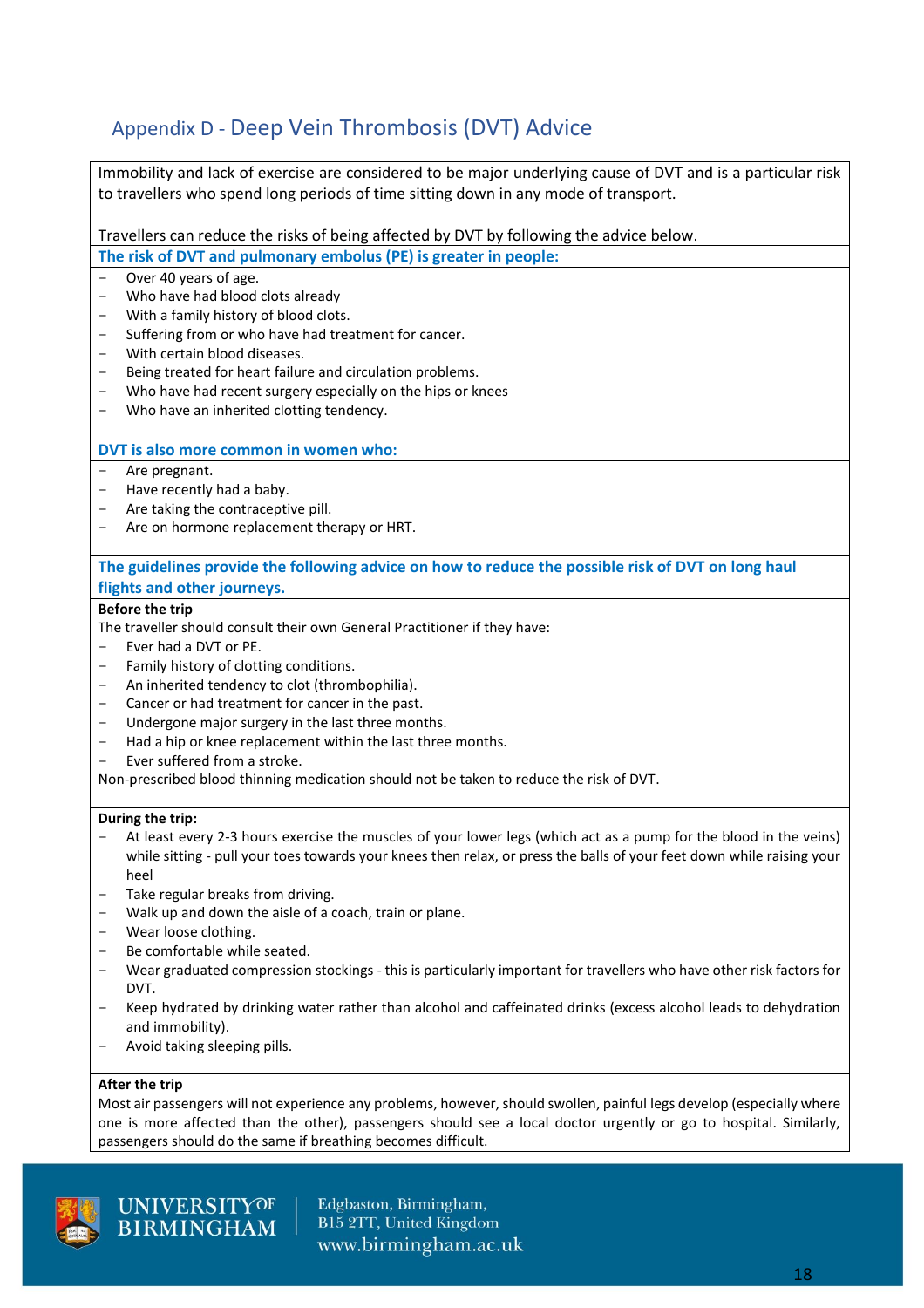# <span id="page-18-0"></span>Appendix E – Jet Lag Advice

The symptoms of jet lag decline after a few days as the body clock synchronises with the new time clock.

The recommended ways of speeding this up are:

- Put sleep into a "sleep store" by going to bed earlier, or napping during the day, before the flight. Sleep on the flight.
- When you arrive, adopt the new local hours for sleeping, for being awake and for being active.
- Spend time outdoors in daylight, as this can help to reset your body clock.
- Rest in a quiet darkened room when it is bedtime, even if you do not feel tired.
- Start the new day with gentle exercise even if you feel sleepy.<br>• Avoid taking naps they will mislead the body and delay adant
- Avoid taking naps they will mislead the body and delay adaptation process.
- Eat the appropriate meal at the appropriate local time.
- Beware of some drugs that are given for jet lag they are usually linked to promoting sleep, but can prolong synchronisation if their effects are carried over into the next day.

#### **DO NOT drive or use any dangerous machinery following a long-haul flight.**



UNIVERSITY<sup>OF</sup><br>BIRMINGHAM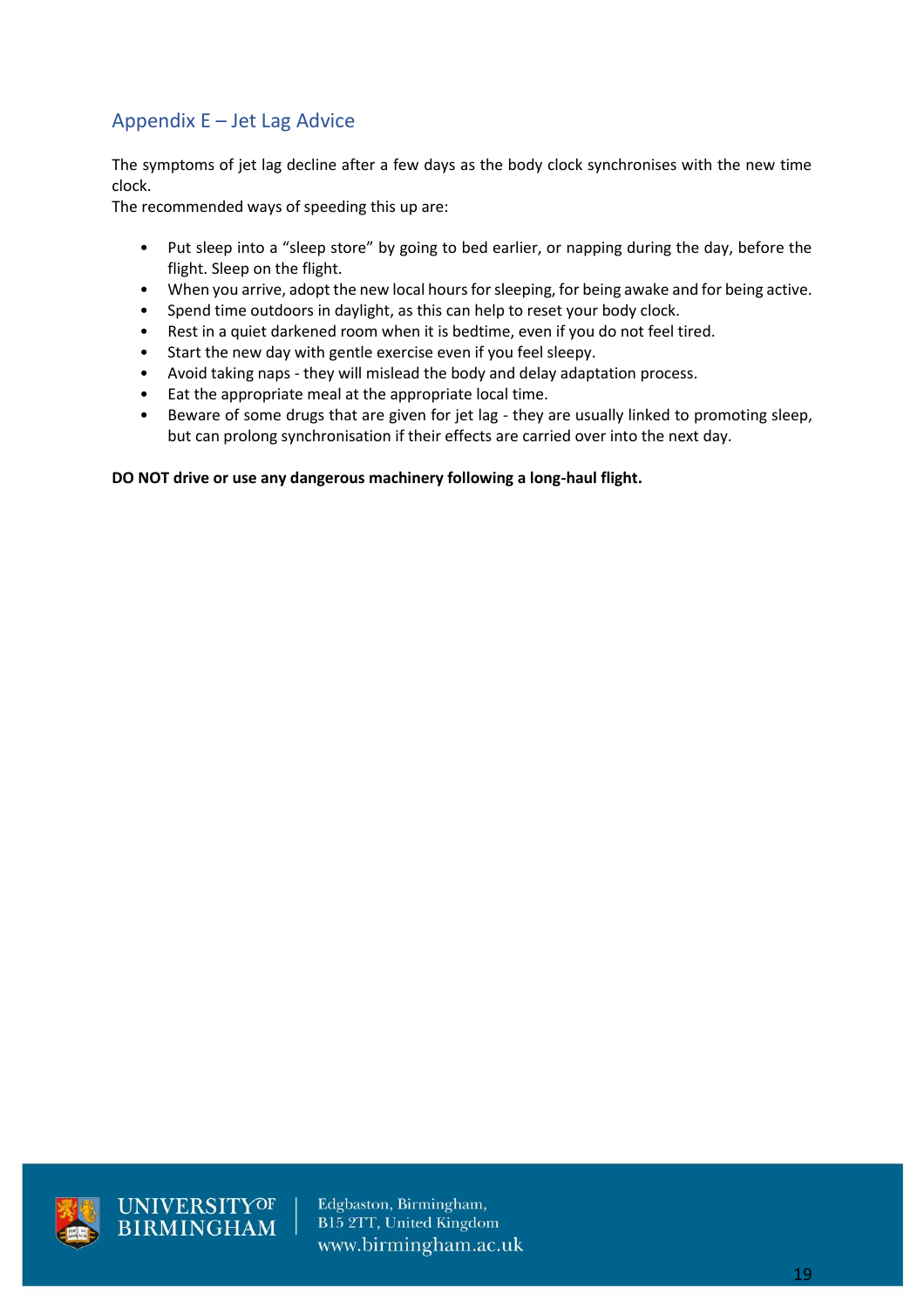# <span id="page-19-0"></span>Appendix F - War/Hostage/Natural disaster/Major accident/Crime situation etc.

In the event of a member of staff or a student finding themselves in a war, uprising, hostage, natural disaster, major accident or other situation the University will liaise and take advice from the FCDO.

More information can be sourced from the **FCDO** on:

- Victims of crime (including loss of passports, money etc).
- Assault, sexual assault and rape.
- Kidnap/taken hostage.
- Arrest and detention.
- Death.
- Major catastrophes.



UNIVERSITY<sup>OF</sup><br>BIRMINGHAM